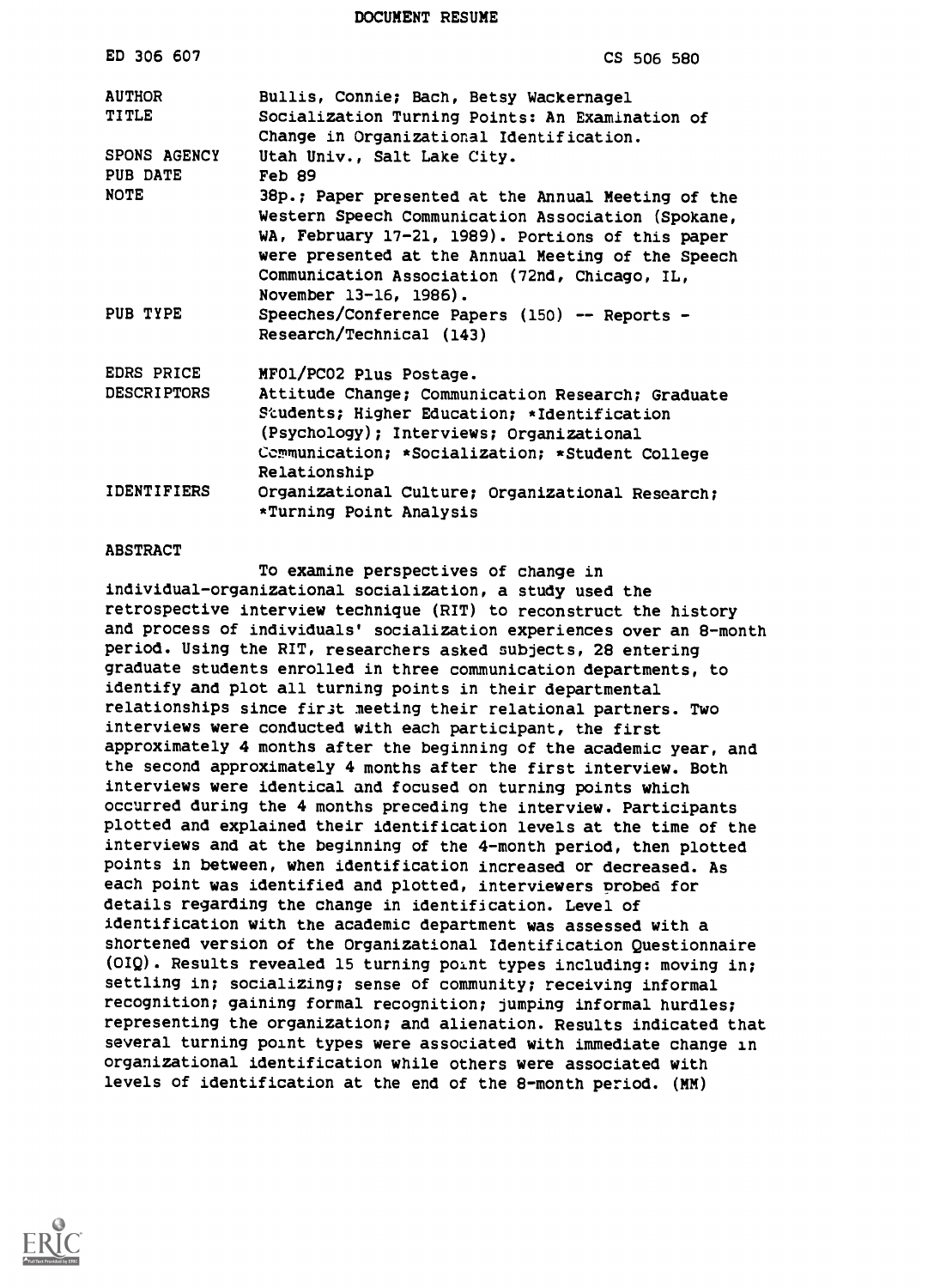

(Forthcoming in the Western Journal of Speech Communication)<br>
6|89

 $\ddot{\ddot{\zeta}}$ Connie Bullis Department of Communication University of Utah Salt Lake City, UT 84112 (801) 581-6888

Betsy Wackernagel Bach Department of Interpersonal Communication University of Montana Missoula, MT 59812

U S DEPARTMENT OF EDUCATION<br>Office of Educational Research and Improvement<br>EDUCATIONAL RESOURCES INFORMATION<br>CENTER (ERIC)

 $x \sim 1$  $\mathbb{C}\mathbb{S}^n$ 

C This document has been reproduced as<br>- received from the person or organization<br>- originating it

L. Minor changes have been made to improve<br>reproduction quality

Points of view or opiriuns stated in this docu<br>ment :do .not. necessarily .represent. official<br>OERI position or policy

"PERMISSION TO REPRODUCE THIS MATERIAL HAS BEEN GRANTED BY Betsy Bach

TO THE EDUCATIONAL RESOURCES INFORMATION CENTER (ERIC)"

This research was supported by a grant from the University of Utah. The authors express appreciation to Kim Wells for her help with data collection. Portions of this paper were presented at the annual meeting of the Speech Communication Association, Chicago, 1986.

 $\mathbf{1}$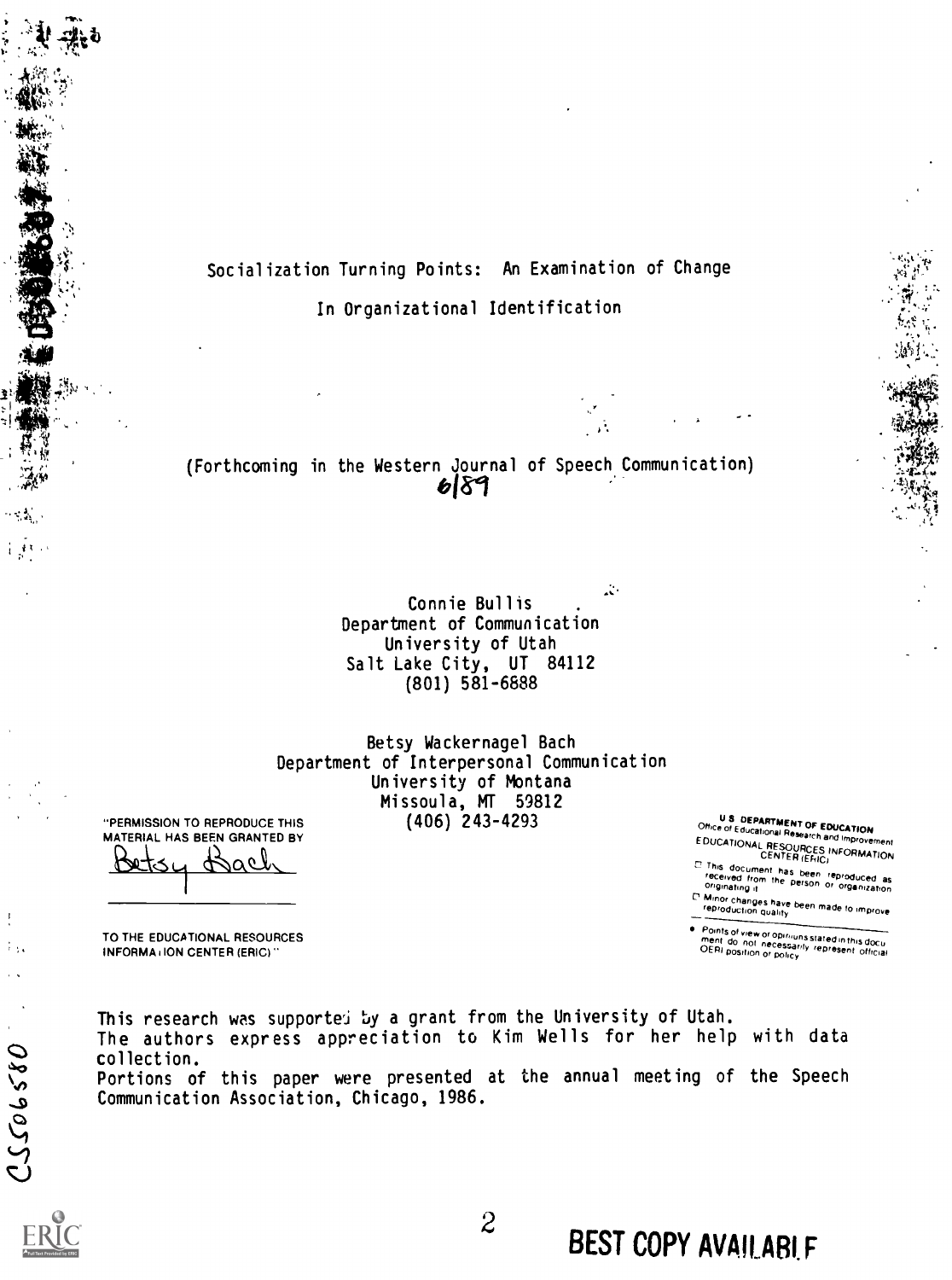.,...,,

### Abstract

This report introduces a common gap between theory and extant research which plagues two areas of organizational inquiry, describes a method through which these concerns may be addressed, and describes a study which employed this  $\mathcal{A}$ method. Specifically, recent conceptualizations of organizational socialization and organizational identification view individuals as active participants in  $\frac{1}{2}$  ,  $\frac{1}{2}$  ,  $\frac{1}{2}$  ,  $\frac{1}{2}$  ,  $\frac{1}{2}$  ,  $\frac{1}{2}$  ,  $\frac{1}{2}$  ,  $\frac{1}{2}$  ,  $\frac{1}{2}$  ,  $\frac{1}{2}$  ,  $\frac{1}{2}$  ,  $\frac{1}{2}$  ,  $\frac{1}{2}$  ,  $\frac{1}{2}$  ,  $\frac{1}{2}$  ,  $\frac{1}{2}$  ,  $\frac{1}{2}$  ,  $\frac{1}{2}$  ,  $\frac{1$ their relationships with organizations. Research in both areas has over-'  $\mathbb{R}^3$  .  $\mathbb{Z}_2$  $\mathbf{e} = \mathbf{e}^{\mathbf{Q}}$  . The set of  $\mathbf{e}$ emphasized the organization's perspective and under-emphasized the individual's perspective. Turning point analysis is a method through which researchers may "listen" to participants' points of view. It was used in a study reported here in order to help round out the relevant bodies of research. The retrospective interview technique was used to reconstruct the history and process of individuals' socialization experiences over an ei<sub>s</sub>., t-month period. Fifteen types of turning points were identified. The results derived from turning point analysis are compared with conceptualizations of socialization and identification. Similarities and differences are noted. Some turning point types are consistent with extant work while others are not. Several turning point types were associated with immediate change in organizational identification while others were associated with levels of identification at the end of the eight month period. Implications are discussed.



 $\bullet$  and  $\bullet$ 

 $\hat{\mathbf{J}}$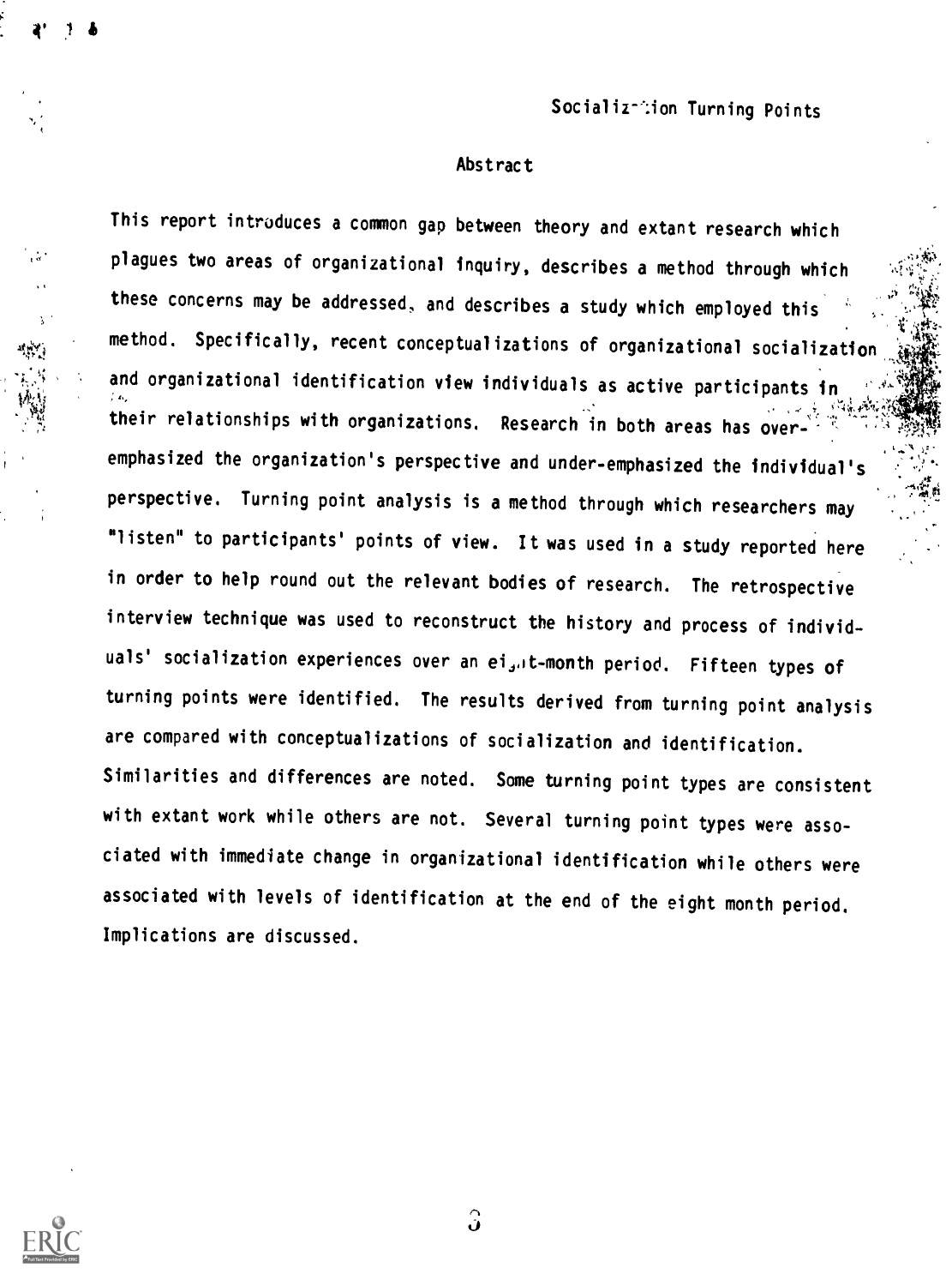Researchers have recently examined a wide variety of topics in the study of organizational socialization (Cheney, 1987a; Falcione & Wilson, 1988; Feldman, 1988; Jablin, 1987; Kreps, 1983; Reichers, 1987; Stohl, 1986). Yet in elaborating the development of relationships between individuals and organizations, one fundamental dimension along which the process takes place, identification (Burke, 1950; Tompkins, Fisher, Infante & Tompkins, 1975; Tompkins & Cheney, 1985), has typically been ignored by researchers. In this report, we explain the need to study identification during organizational socialization, Lffer turning point analysis as a method for examining change during the process, and report results from an initial study.

## Socialization

 $\bullet$  and the set of  $\bullet$ 

医二角膜静脉 人名英格兰

Three trends have emerged in the ways in which scholars conceptualize organizational socialization. First, conceptualizations have increasingly attributed active participation on the part of organizational newcomers. Historically, organizational socialization scholarship suffered from importing anthropological assumptions. Newcomers to organizations were cast as infant members of societies. For example, Buchanan (1975) discussed the need to understand the processes by which "committed managers are molded" and noted . . "the fact that new managers are tabula rasa insofar as the organization is concerned" (pp. 534-535). As the sociological distinction between primary (i.e., infants in societies) and secondary (i.e., adults in organizations within societies) socialization was adopted, approaches to organizational socialization attributed more bi-directionality to the individual-organizational relationship. For example, Jablin (1982) adopted the term "assimilation" to incorporate socialization and individualization as reciprocal processes through which

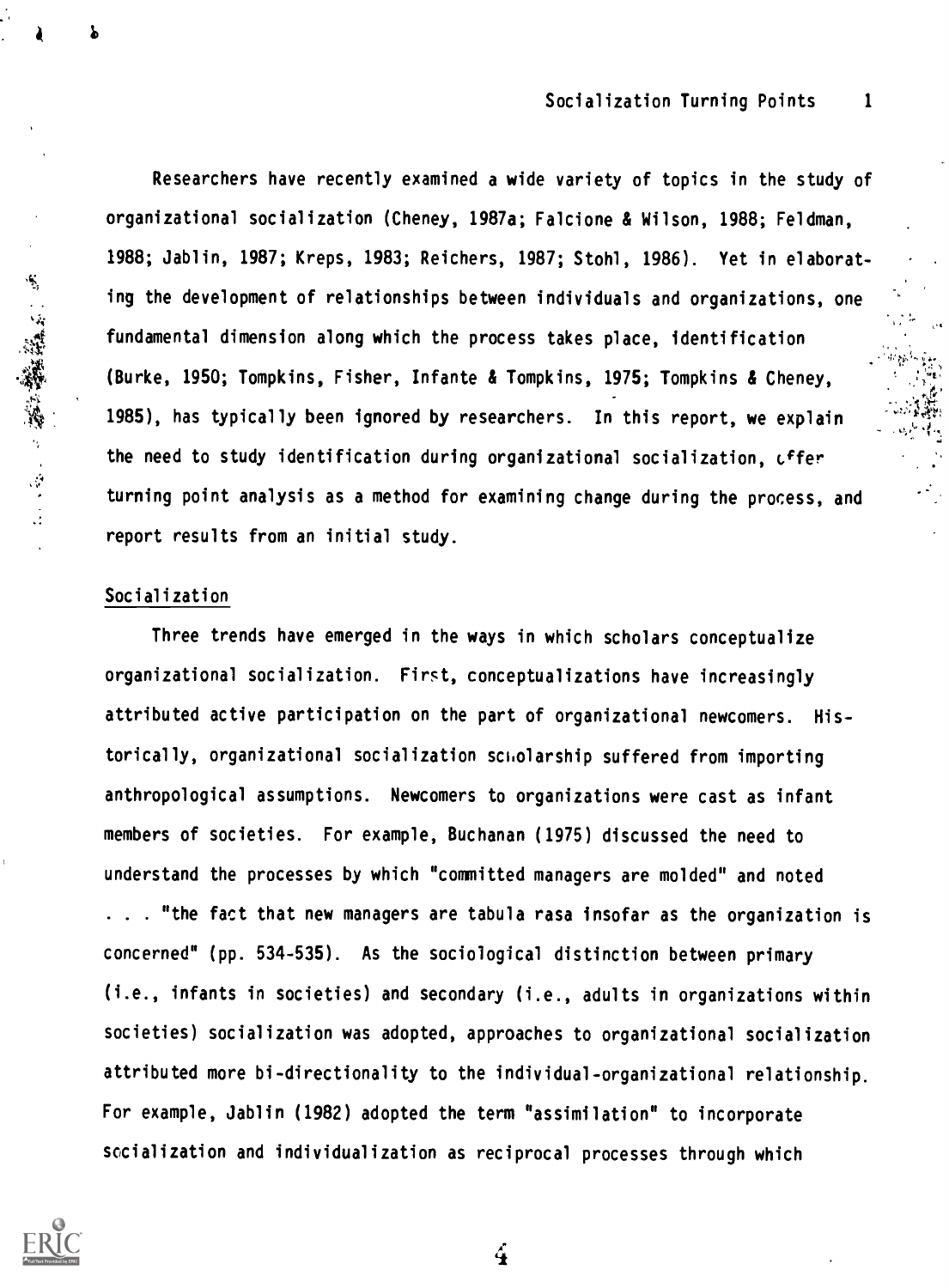Ar

organizations and individuals develop relationships. Individuals were cast in the role of actively learning the values, norms and behaviors required of them to take on organizational roles (Brim, 1966; Brown, 1985; Darling, 1986; Jablin & Krone, 1987; Louis, 1980). For example, Wilson (1986) and Darling (1986) call for the study of communication strategies through which individuals reduce uncertainty and acquire the relevant information needed to take on their organizational roles. Yet, as Jablin (1984) observed, "most organizational assimilation research has focused on the process from the organization's perspective" (p. 596). Research examining the individual's perspective is needed.

Second, scholars have often adopted stage models as ways of conceptualizing the socialization process as it takes place over time (Feldman, 1976; Schein, 1971; Van Maanen, 1975). Models incorporate from three (Van Maanen, 1975) to six (Wilson, 1984) stages through which the organizational socialization process moves. Researchers typically assume that through a series of stages, individuals are transformed from "outsiders" into functioning "insiders" or members. In general, newcomers arrive with sets of expectations, experience a great deal of uncertainty, learn how things are done, how to adopt the appropriate organizational role, and which of their expectations are inaccurate. Eventually, they adapt themselves in order to adequately perform their organization roles by moving through a series of general stages Although there is collectively some uncertainty regarding specific time frames, researchers have conducted studies purporting to measure specific socialization phases (Brown, 1985; Darling, 1986; Jablin, 1984). These models are helpful in understanding changes as a broad general phenomenon. They do not describe specific points of change.

The third trend addresses o. tcomes. Eventually, some newcomers become members. They become committed to, integrated into, or identified with the



et<br>Weg

"海绵粉""海绵"

 $\overline{5}$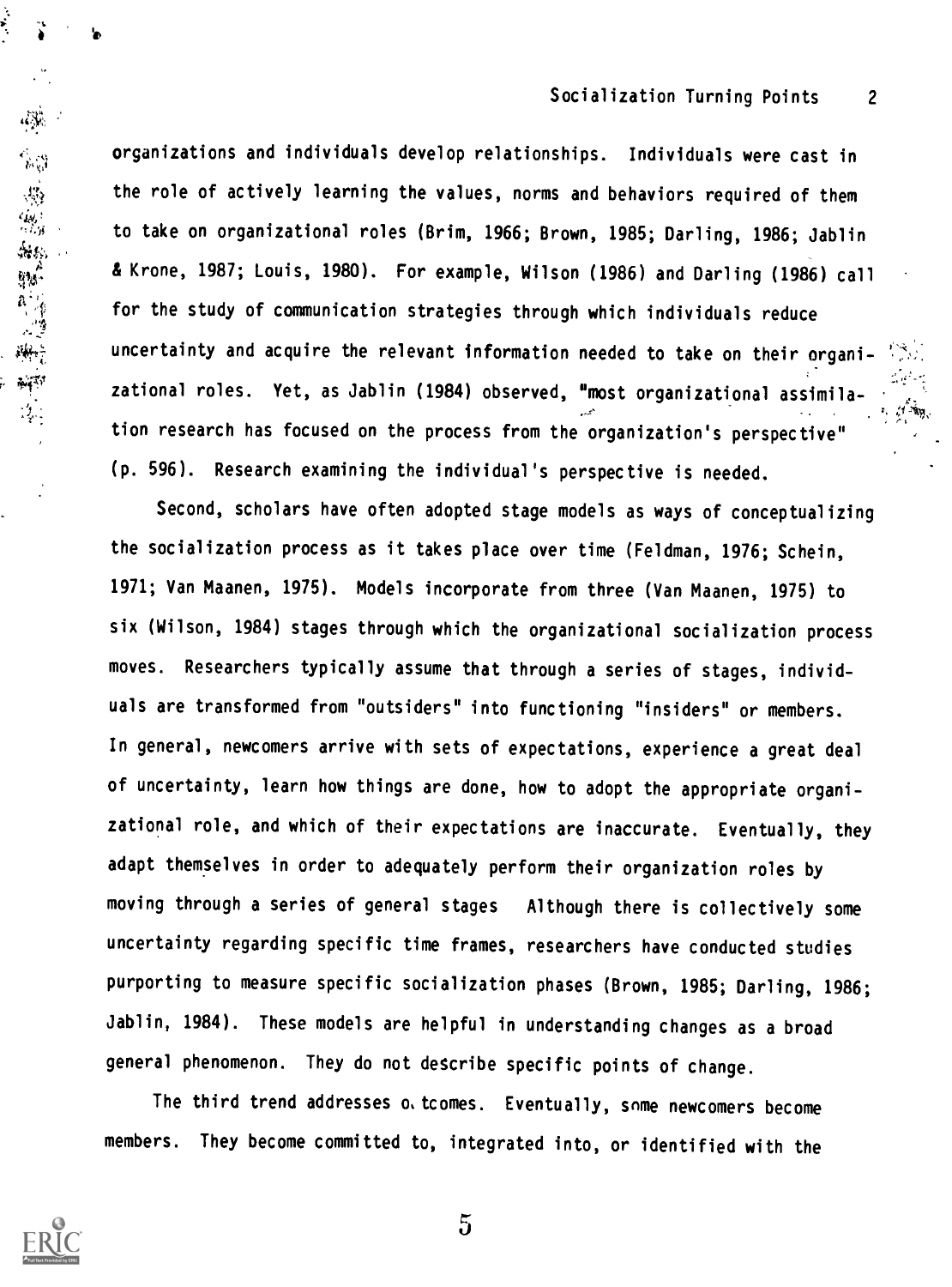organization (Buchanan, 1974; Feldman, 1976; Jablin, 1986; Van Maanan, 1976; Wilson, 1984). Organizational identification is frequently posited in models of socialization (Jablin, 1986; Kleinman, 1983).

## Identification and Socialization

As Tompkins et al. (1975) originally pointed out, identification is one of several key terms in Kenneth Burke's grand theory of the social order. Burke used the terms hierarchy, order, mystery, and identification to describe the workings of the social order. He viewed formal organization as a special case within the broader social order. While hierarchy, order and mystery are associated with the underlying tendency toward segregation (Burke, 1973), identification is associated with the related tension in Burke's dialectic, the underlying tendency toward congregation. As Tompkins et al. (1975, p. 137) quote from Burke (1950, p. 115), "in mystery there must be strangeness, but the estranged must also be thought of as in some way capable of communion." In Burke's scheme, identification is a fundamental associational dimension along which change takes place as individuals strive to overcome division, or mystery (Cheney, 1983b).

Identification is both a process and a product (Cheney & Tompkins, 1987). While it is often treated as a product, or outcome of socialization (Jablin, 1986), we also conceptualize it as an ongoing process related to the mystery and division inherent in organization. Cheney (1982) conducted a thorough review of the literature and concluded that organizational identification as experienced by individuals is defined by feelings of similarity, belonging and membership. Individuals identify with collectives (in this case, graduate departments) to the extent that they feel similar to other members, they feel a sense of



 $\mathcal{F}$ ithean anns an t-

 $\ddot{\phantom{1}}$ -73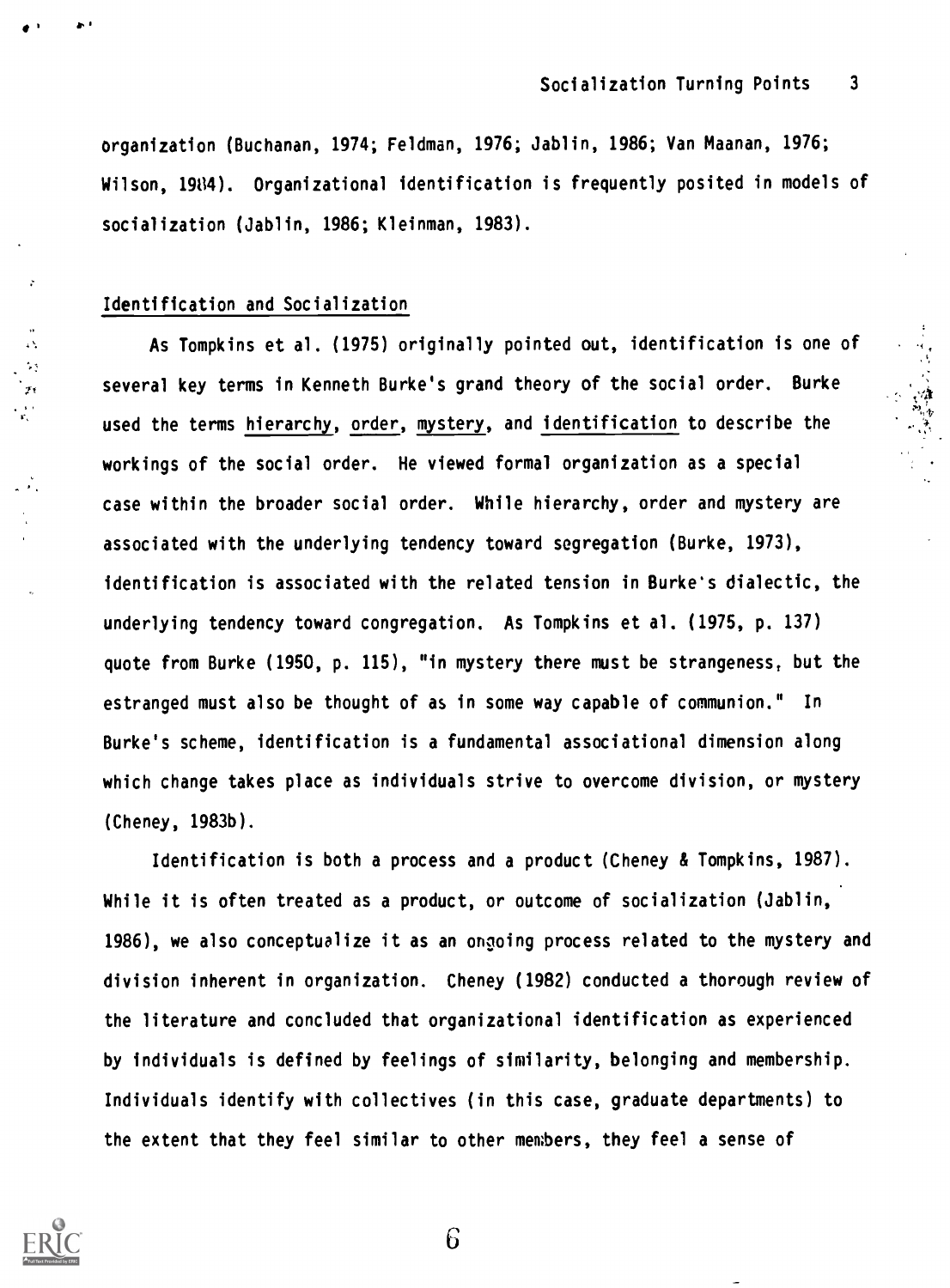:40,

belonging, and they consider themselves to be members. The extent to which individuals identify with various targets may change over time. Therefore, while identification may be treated as an outcome or product, researchers should remember that individuals' perceptions and feelings of identification may be expected to change over time. Identification, then, as a fundamental process of relational development and as a product involving feelings of similarity, belonging, and membership, is integrally related to the socialization process. These conceptualizations would predict that identification would increase in those newcomers who are successfully "transformed" into members during socialization. This relationship is explicit in many discussions of socialization (Jablin, 1986; Kleinman, 1983).

Much extant research (reviewed in Tompkins & Cheney, 1985) follows Cheney (1983b) in emphasizing the active role played by organizations in generating identification within individual members. Although identification is conceptualized as an active process on the part of individuals, it is typically not treated as such. Instead, organizational messages and practices create identifications.

## Purpose

6

In socialization literature, participants' points of view on their socialization experiences have been slighted. Similarly, identification research has focused on organizational strategies more than individual experiences. Yet, both socialization and identification are processes in which individuals necessarily participate. Darling (1986) points out that research which is based on the assumption that individual intent and meanings are central to the process needs to incorporate methods which are consistent with that assumption.

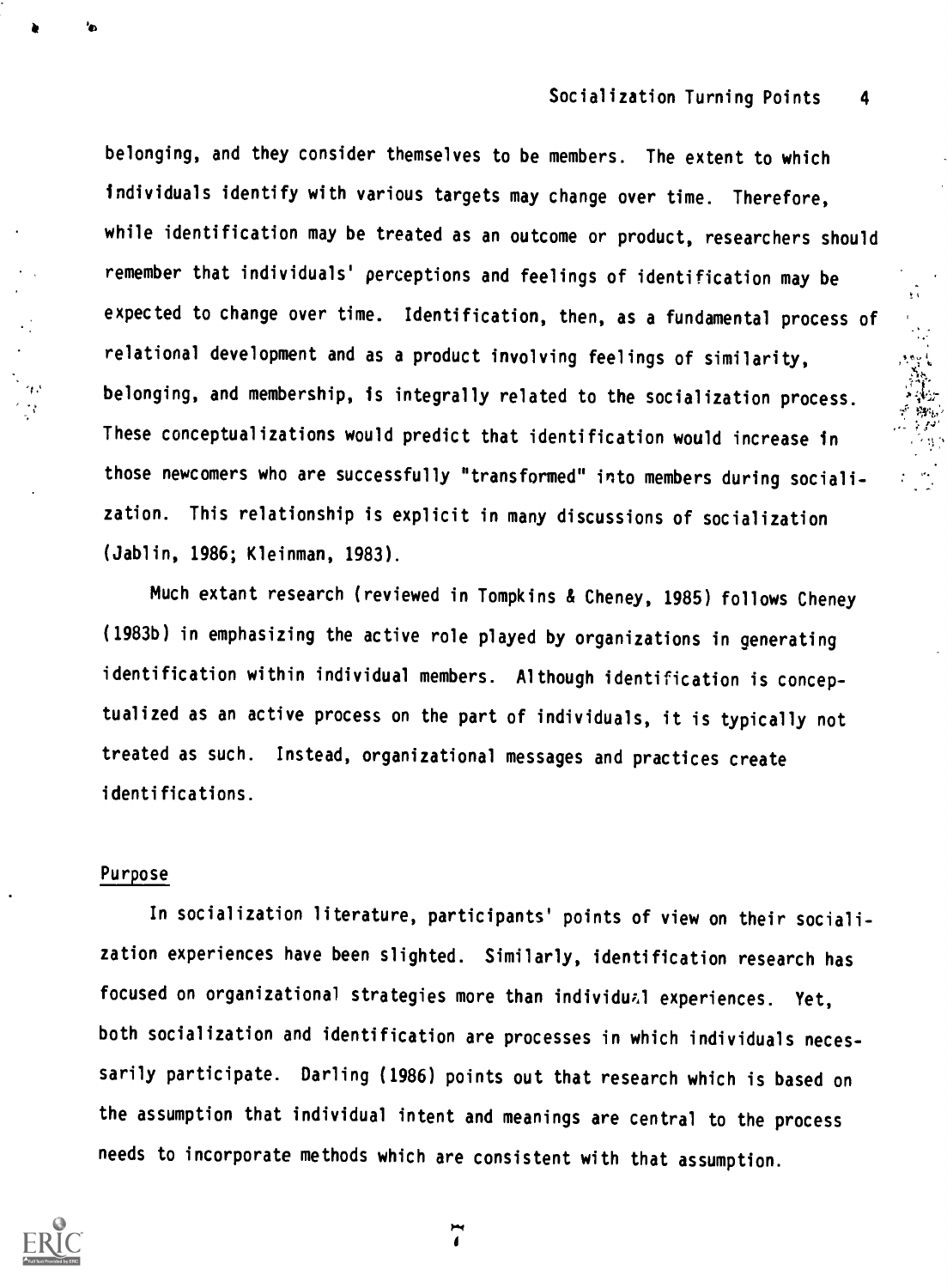$\sim 10^{11}$ میں ہے۔<br>علام اداکہ

Similarly, Cheney (1987a) emphasizes the need for researchers to understand the constraints which are self-imposed by the t, rms employed and relationships among terms which are implied. He advises researchers to listen to how contributors to organizations talk about their relationships with the organizations.

The purpose of this research is to examine participants' perspectives of change in the individual-organizational socialization relationship. In pursuing this research, we assume that: (1) Socialization is a process, (2) Identification is a fundamental dimension along which change occurs (Burke, 1973), (3) Participants' accounts of change need to be examined in order to understand their experiences, and (4) The method employed needs to be consistent with the goal of listening to participants as they define their change experiences.

## Turning Point Analysis

We adopted turning point analysis for use in this study as a method for answering these concerns. Bolton (1961) first used the term to discuss patterns of change. Conceptualized as "any event or occurrence which is associated with change in d relationship," Baxter and Bullis (1986) defined turning points as "the substance of change." Several researchers have used turning point analysis in the study of change in developing romantic relationships. To examine rates of change in relationship progress (Huston, Surra, Fitzgerald & Cate, 1981), reasons given for relational changes (Lloyd & Cate, 1984; Surra, 1984), and stages of relational development (Braiker & Kelly, 1979). Baxter and Bullis (1986) used the turning point as a unit of analysis upon which to base a descriptive profile of the substance of change in the processes of relational development. After discovering that partners were able to describe a variety of events (including both internal and interaction-based, both specific and



涂漆

 $S$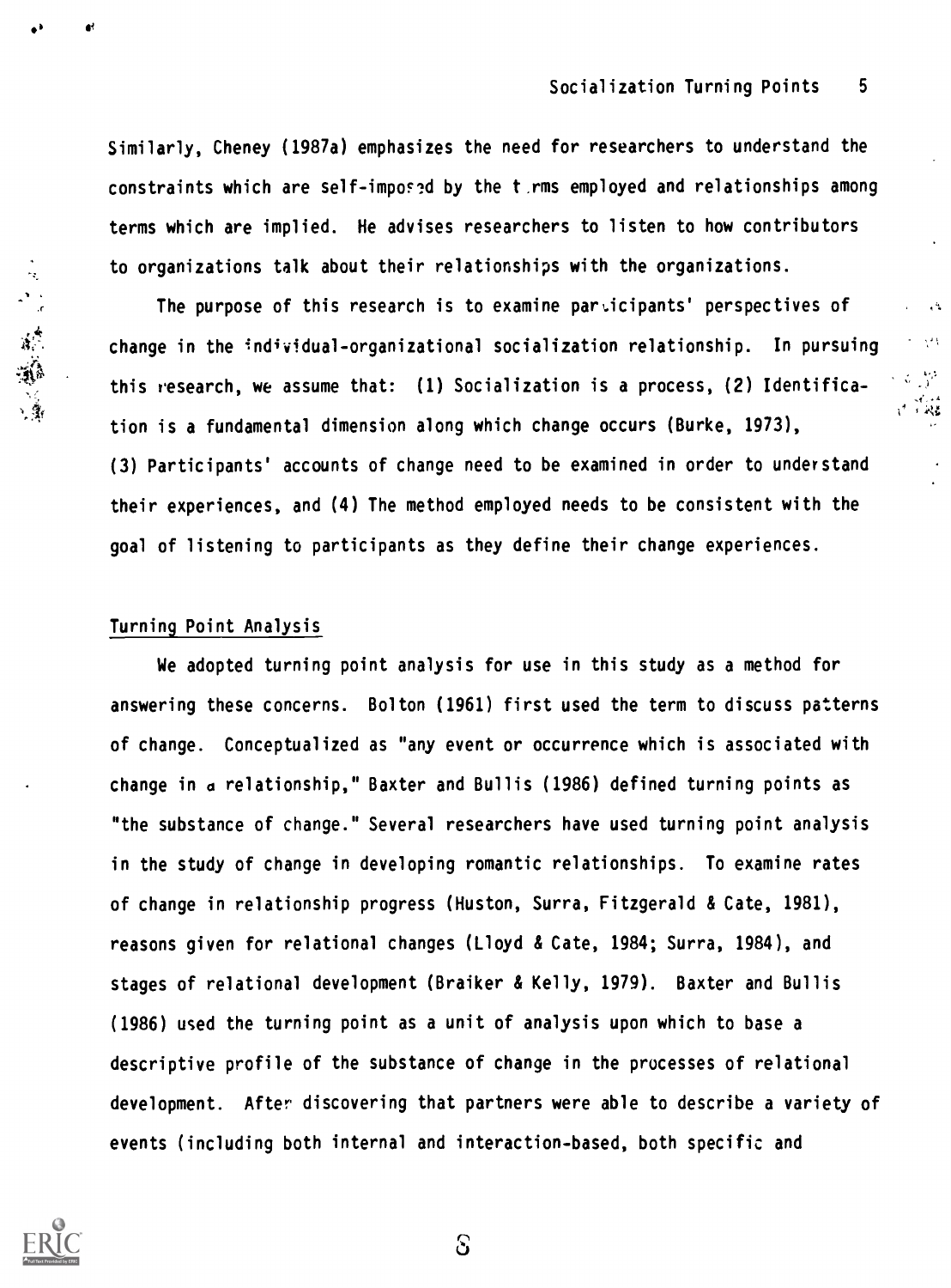general), they concluded that the turning point "potentially affords a rich understanding of relationship processes" and "has been underutilized to date by researchers." (Baxter & Bullis, 1986, p. 470).

The turning point is a valuable unit of analysis in organizational socialization research because turning point analysis: (1) does not assume that the socialization process follows a clear pattern of growth as do phase models and identification research, (2) allows a detailed examination of change points identified by participants rather than relying on researcher--generated definitions, (3) collects self reports in such a way that participants need not rely on their memories of events which occurred in the distant past, and (4) relies entirely on the reports of individuals who are actively involved in socialization processes to report their experiences rather than relying on the organization's perspective.

### Research Questions

 $\mathbf{e}^{\mathbf{v}}$  to  $\mathbf{e}^{\mathbf{v}}$  to  $\mathbf{e}^{\mathbf{v}}$ 

 $\mathcal{F}_1^{\prime}$ 

Five research questions were posed:

- RQ1: What phenomena comprise socialization turning points in the perceptions of organizational newcomers?
- RQ2: Do specific turning point events coincide with specific socialization phases?
- RQ3: Do types of turning points differ in the degree to which they impact participants' experiences of immediate change in organizational identification?
- RQ4: Is organizational identification (as outcome) associated with the presence or absence of specific types of turning points?
- RQ5: Does organizational identification (as outcome) increase over time?



 $\overline{9}$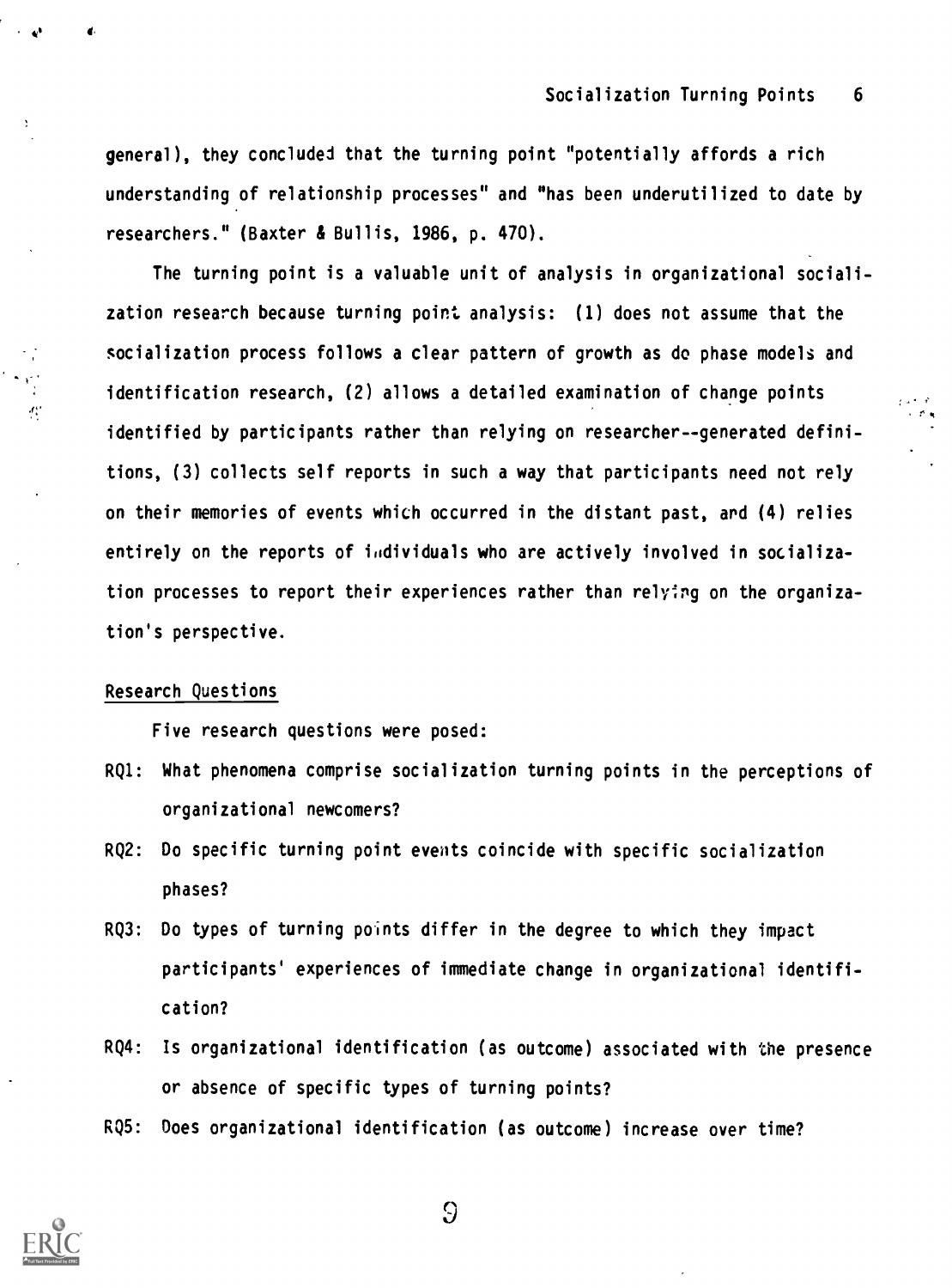,4:11

#### METHODS

#### Participants

1' ..1

Participants included 28 entering graduate students enrolled in Master's or doctcral degree programs in three communication departments. All students who entered the three departments were contacted during the first week of class, asked to participate in the study throughout the academic year, and agreed. Graduate students were used for two reasons. First, they typically enter an organization in numbers. As such, one may observe the development of an individual-organization relationship from the  $\rho$ erspective of several newcomers within the same organization. Wanous (1980) asserts that it is much easier to observe how individuals "personalize" their socialization when they enter an organization in a group rather than individually. Second, the methods employed in this study have been previously developed and successfully employed with student populations.

Studies of graduate department socialization frequently focus on graduate departments as agents of professional role training (c.f. Pavalko & Holley, 1974; Rosen & Bates, 1967; Weiss, 1981). Outcomes of interest to these studies are related to the degree to which students gain professional role identities. These studies emphasize the unique role of graduate departments. Other studies emphasize the similarities between graduate departments and organizations in general. For example, Tompkins and Cheney (1983) studied a graduate department in their study of organizational identification. Darling (1986, 1988) studied graduate students in her study of organizational socialization. In this study, we adopt the latter view.

Initially 29 students agreed to participate. Due to participant mortality during the academic year, complete data were collected for only 28 students.



 $\mathbf{10}$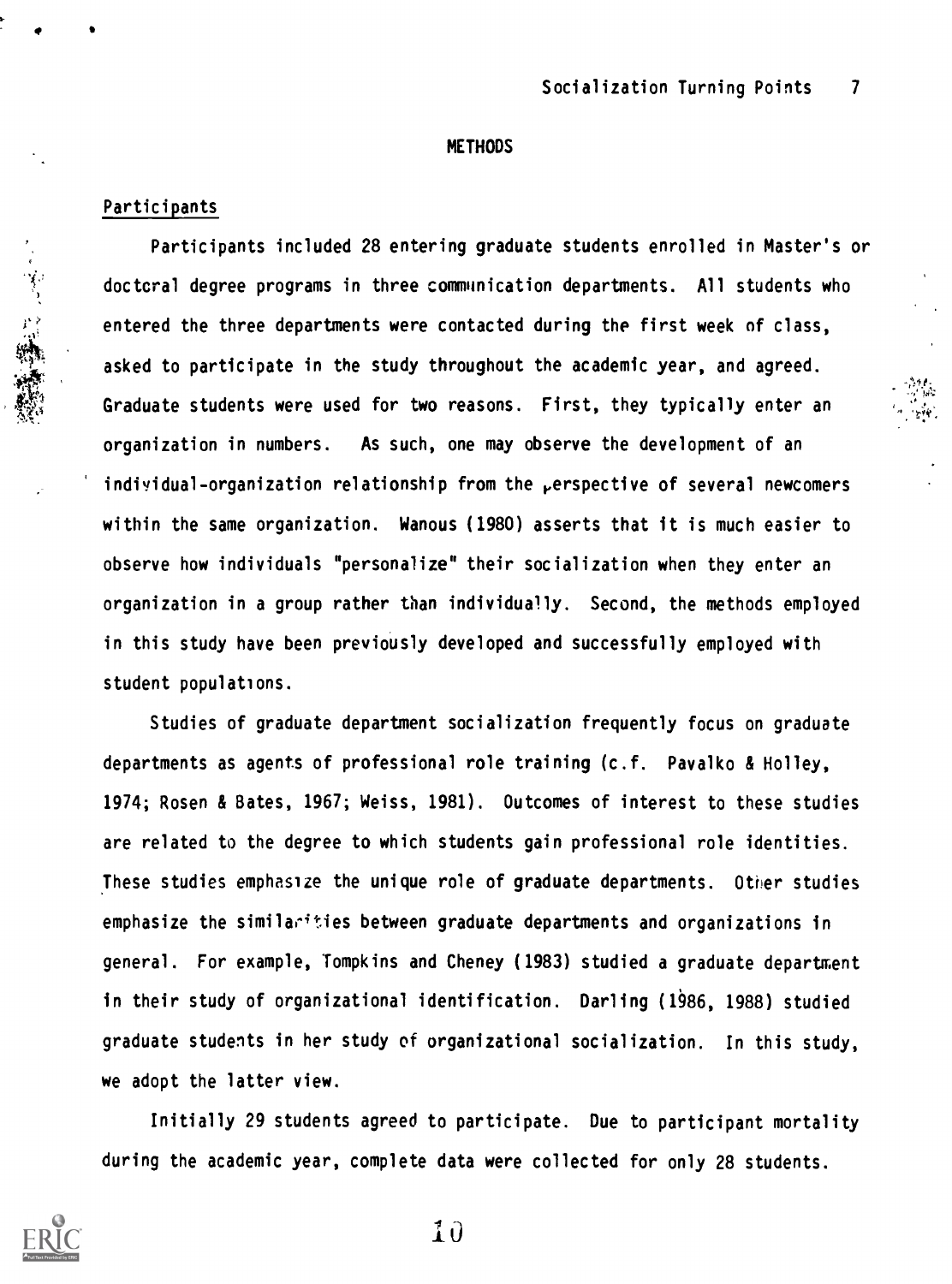Approximately two-thirds (65%) of our sample were women. Twenty-three (82%) were enrolled in a Master's program and five (18%) were doctoral students. The mean age of the participants was 33.1 years.

### Measures

**NN** Service Communication The Retrospective Interview Technique (RIT) was used to acquire turning point data. This technique has been employed successfully in the study of romantic relationship turning points (Baxter & Bullis, 1986; Huston, et al., 1981; Lloyd, 1983; Lloyd di Cate, 1984). Miell (1984) argued for the validity of the technique after finding that people were highly accurate in recalling turning points. In another study, Stohl (1986) found that an overwhelming percentage of respondents were able to precisely recall a specific message which had a lasting influence on their life.

Researchers using the RIT ask individuals to identify and plot all the turning points in their relationships since first meeting their relational partners. Participants typically plot points on graphs with the (a) abscissas representing time in months from first meeting to the time of the interview and (b) the ordinates representing an index of relationship commitment. As each point is plotted, interviewers probe for additional information about the point. The graphs provide e tool through which interviewees are able to envision their entire relationship over time. Since they take on the role of filling in the graphs, they typically appear to become quite actively involved in creating a final graph which is the best possible representation of their relationship over time. The accounts may not be identical to the accounts which would result from an ongoing process during which participants monitored turning point experiences as they occur but should reflect their accounts of those experiences which occurred during a reasonable period of time preceding the interviews.

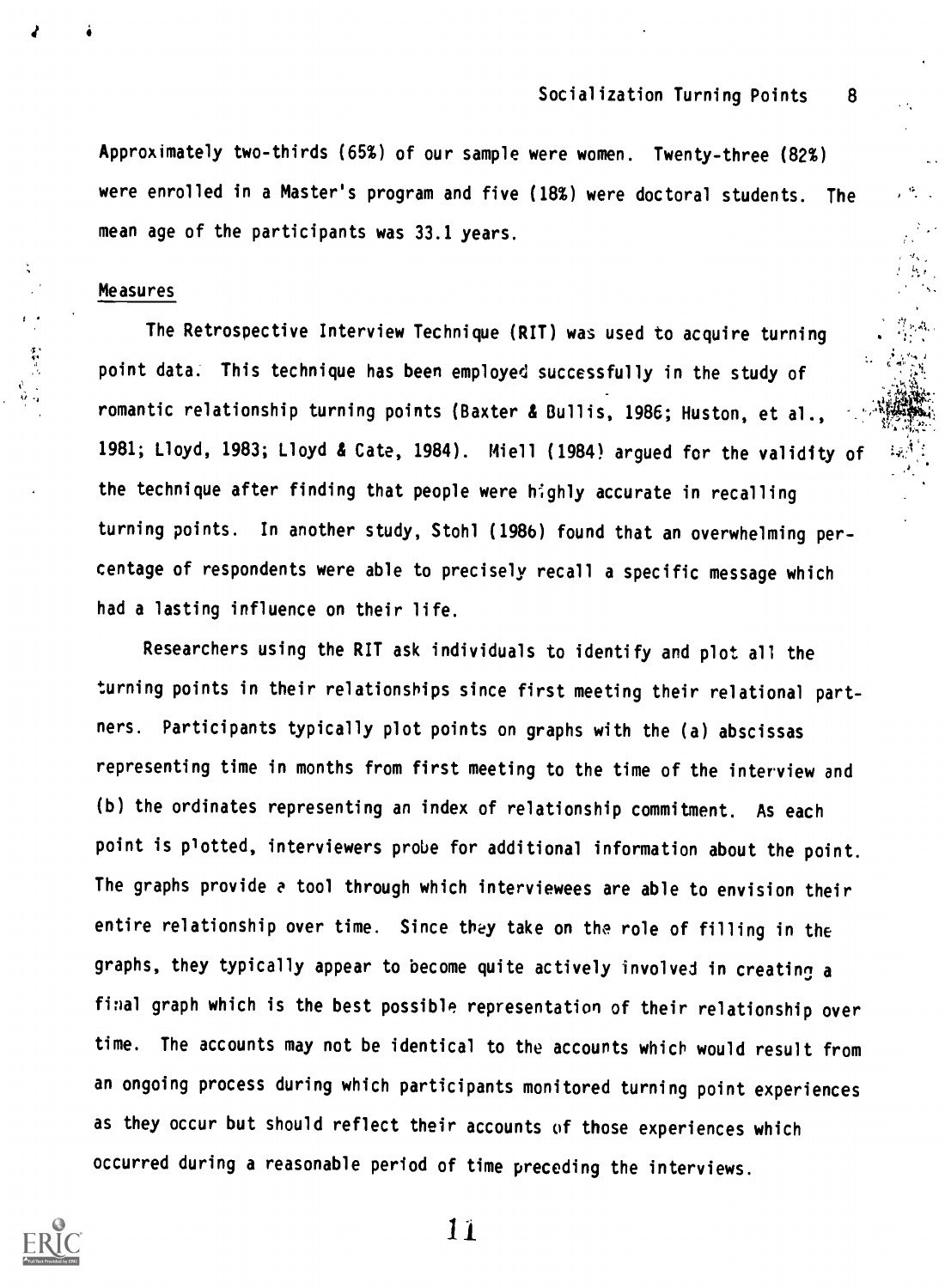The RIT used in the present study was adapted and used to explore the individual-organization relationship. Two interviews were conducted with each participant: The first approximately 4 months after the beginning of the academic year (or two weeks into the second quarter) and the second approx'mately 4 months after the first, or 3 weeks prior to the end of the academic year. In discussing socialization stages as they relate to graduate student socialization, we follow Darling (1986) in her assumption that the first quarter may meaningfully be construed as an entry stage. We assume that the second and third quarters may meaningfully be construed as later stages. Newcomers have gained the experience of one meaningful unit. They have met people, and experienced one meaningful cycle (i.e., written papers, taken tests, registered, managed schedules, etc.), and begun further cycles. The four month intervals were also helpful in avoiding two extremes which have plagued previous research. In order to understand long term developmental processes from participants' perspectives, researchers frequently rely on interviews which require participants to describe change which occurred over many years (c.f. Kram, 1985). In these studies, results are suspect due to reliance on long term recall (Kram, 1985). At the other extreme is the tendency toward one-shot studies which suffer from adopting static models of relationships among variables (Jablin, 1984). By employing the RIT at four month intervals, we were able to avoid both extremes. Both interviews were identical and focused on turning points which occurred during the four months preceding the interview. Participants were introduced to the purpose of the study, the definitions of turning points and of identification, and were provided with assurances of confidentiality. Graphs, indicating monthly intervals on the ordinates and level of identification with the department on the abscissas, were then provided (Figure 1).



'n.

 $\partial_{\eta}$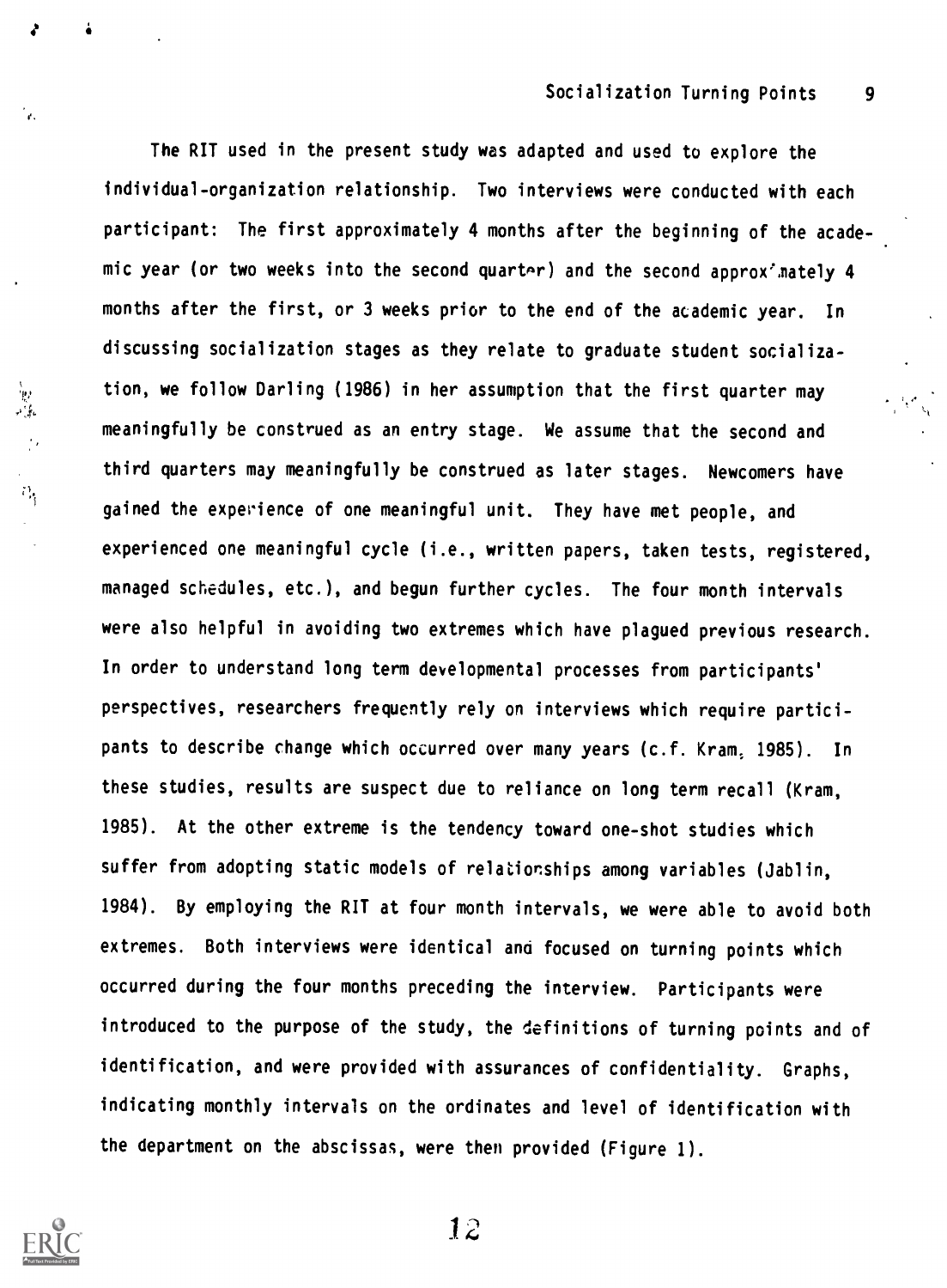Participants first plotted and explained their identification levels at the time of the interviews and at the beginning of the preceding four-month period in order to provide anchor points by which to judge the intervening changes. They then proceeded to plot points in between when identification increased or decreased. As each point was identified and plotted, interviewers probed for details regarding the change in identification. Finally, the participants drew lines to indicate the nature of connections between the turning points and the points which immediately preceded. This procedure continued until all relevant points were identified. Participants were then instructed to look back over the entire graph and make any changes they considered appropriate.

Level of identification with the academic department was assessed with a shortened version of the Organizational Identification Questionnaire developed by Cheney (1983a). The twenty-five item OIQ has been used in a number of organizational studies (Bullis, 1984; Cheney, 1983a; Cox 1983; Dionisopoulos & Samter, 1983) and was initially tested on a sample of communication graduate students which reprisented a population similar to that used in the present study. Internal reliability has been consistently reported to be 0.94 using Cronbach's alpha (Bullis, 1984; Cheney, 1983a). The alpha coefficient for the seventeen-; tem version was 0.90. The OIQ was filled out by participants during the second week of the academic year and again after eight months. Change in outcome identification was derived by subtracting the second score from the first.

## Procedures

1

, 1992年<br>第2章<br>第2章

 $\mathcal{M}$ 

Interview notes were condensed into concise descriptions of turning point events for analysis. We then inductively derived a set of 15 turning point

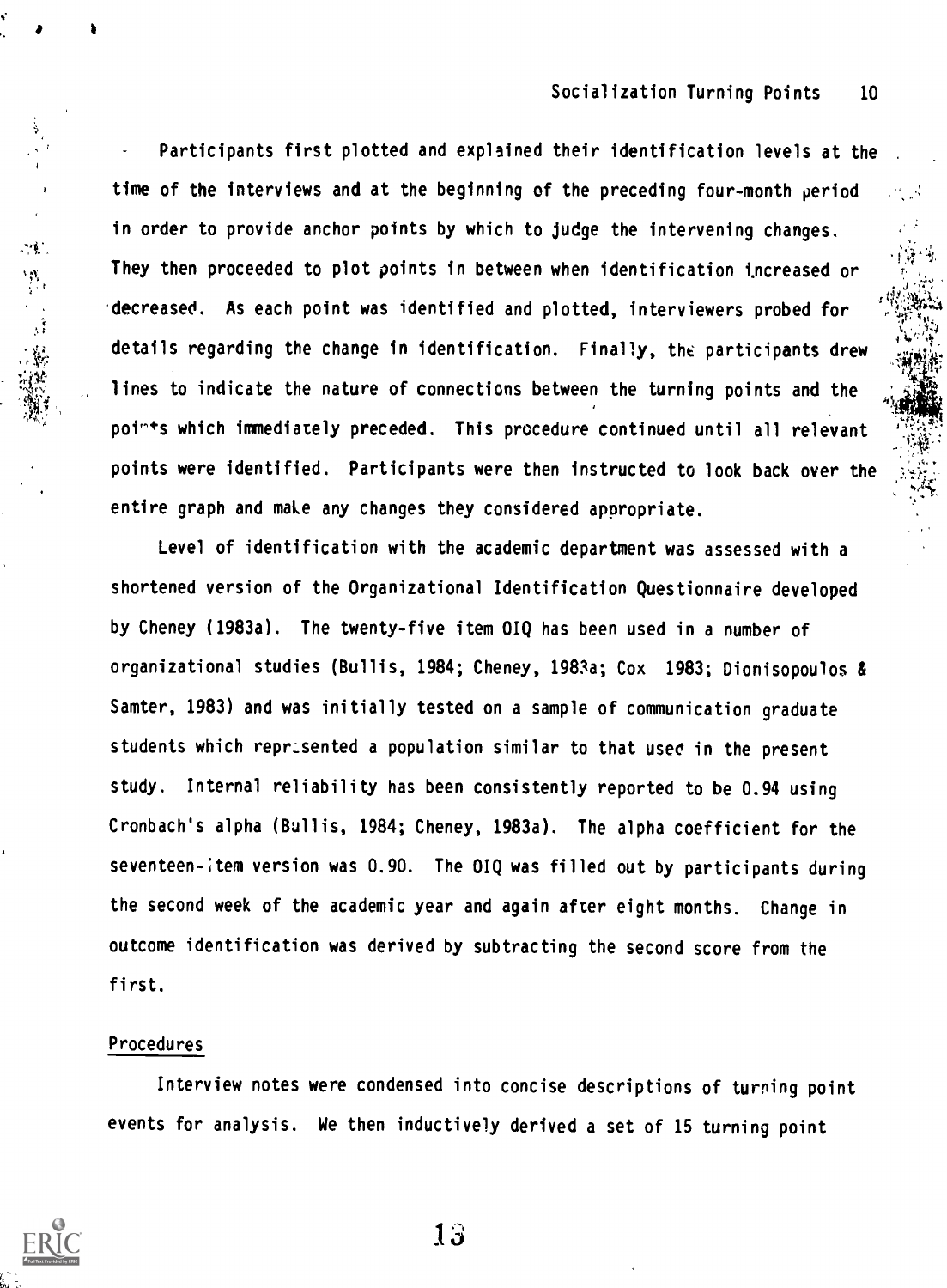typeS. Working independently, each researcher generated a set of turning point categories using the "clustering" technique described by Miles and Huberman (1984). Categories were then compared and collapsed into a single set. Both researchers independently coded all turning points into the categories. This resulted in an absolute agreement of 0.86. Reliability was computed using Cohen's (1960) kappa and found to be 0.85.

The 01Q scores were derived by summing the scores of the seventeen 7-point Likert Style questions and dividing the sum by seventeen.

Following Baxter and Bullis (1986), change in immediate identification was derived directly from participant graphs by subtracting the identification level at each turning point from the level indicated on the graph immediately preceding the change. This difference was then divided by the time (in months) over which the change occurred. Those points with an identification difference score greater than zero were positive turning points while those points with an identification difference score less than zero were negative turning points.

#### RESULTS

#### Question #1

The first research question asked for the identification of types of turning points experienced by individuals during the organizational socialization process. A total of 283 turning points were identified. Respondents reported a mean of 12.3 turning point events per account, while the number of. tuining points ranged from 4 to 18 per respondent. The turning point types with their respective frequencies and changes in identification levels are summarized in Table 1. They are described more fully here.

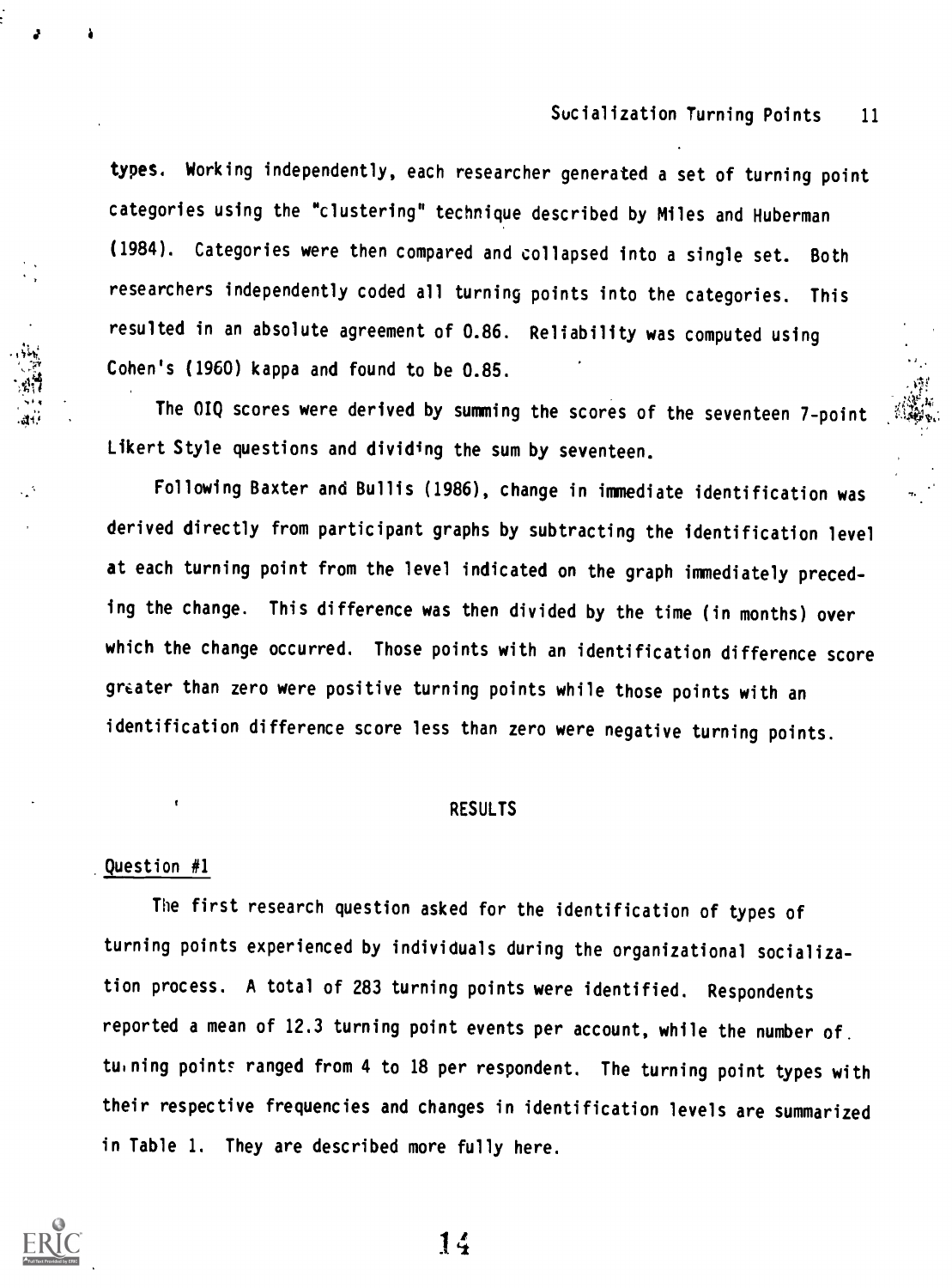$i^{\prime\prime}$ ivo t $i^{\prime\prime}$ 

 $4 + 3 +$ 

. A. Moving In. Moving In refers to the establishment of a physical territory or space within the organization as well as becoming familiar with the surroundings in which the organization exists. Rece<sup>t</sup>ving the key to one's office, having a departmental mailbox or one's name on an office door all contributed to the establishment of a sense of place. Ownership of the environment or objects in the environment also characterized Moving In. One respondent claimed that, " Hall is my department, my building," while another , If you can consider the contract of the contract of the contract of the contract of the contract of the contract of the contract of the contract of the contract of the contract of the contract of the contract of the cont respondent noted that, "I chose my desk, which was important . . . my 'space' where I would be the next two years." Increased familiarity with the campus was also a factor in the establishment of "place" and an increase in identification.

B. Settling In. The process of Settling In occurred as one established a routine and became comfortable in his/her role as a graduate student. During the Settling In process one typically became aware of organizational expectations. Claims such as, "I had handled the role confusion. I was secure in my role," "I'm learning how you get along and what's going on," and "intellectually, I'm finding my niche" were typical of comments which reflected this process.

C. Socializing. Socializing involved informal discourse with graduate students or faculty external to the classroom. Socializing events were either (a) spontaneous or (b) events endorsed by a department for the primary purpose of informal communication. Spontaneous events were typically "pub runs," to a local tavern or sharing jokes, stories, gossip, and the like with professors and peers outside of class and in the privacy of one's office or "place." Departmentally-endorsed events included orientation picnics, a departmental Halloween party, a departmental progressive dinner, and a departmental softball game. Socializing promoted familiarity with other grads and faculty and

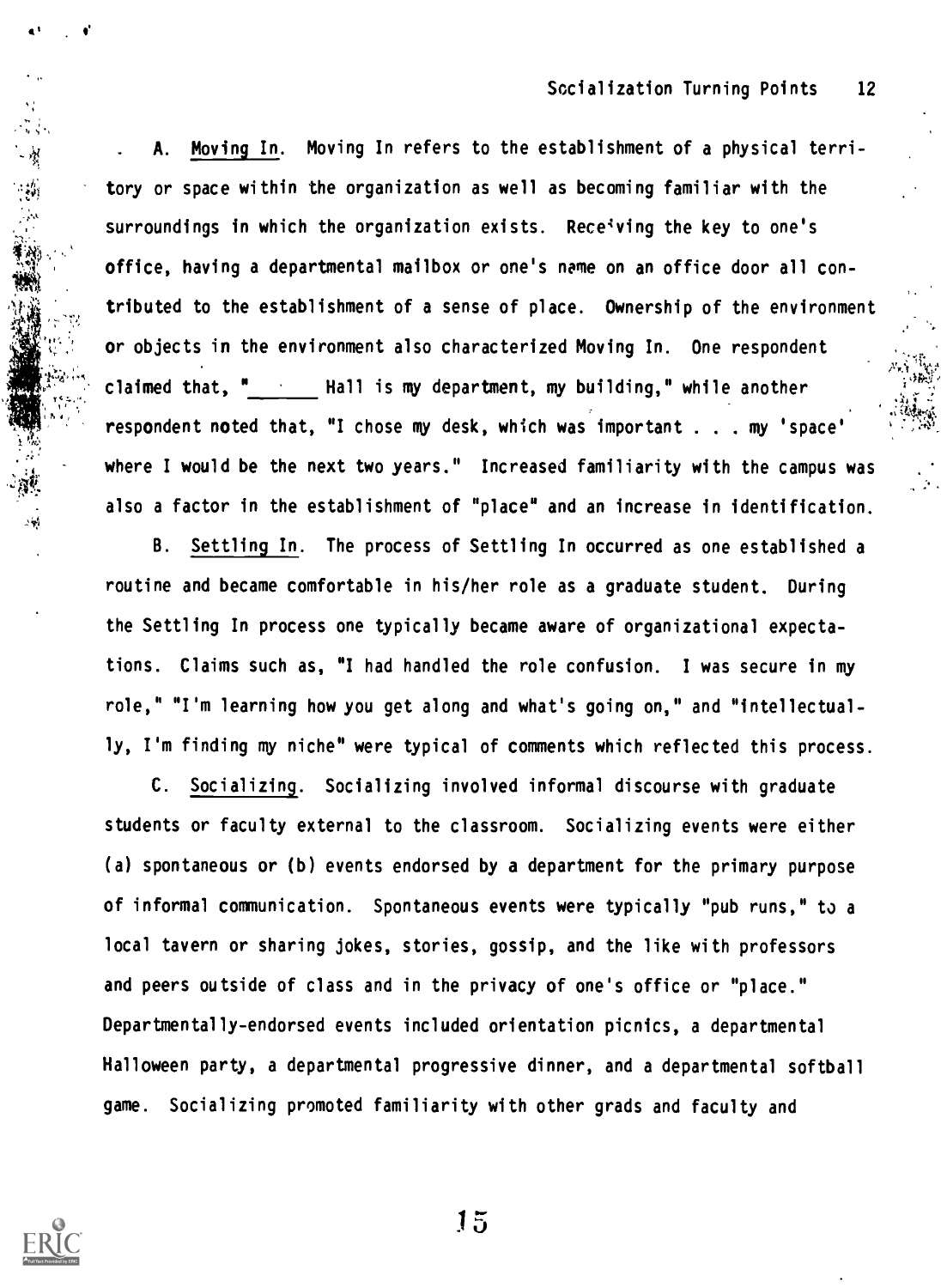provided an outlet for graduate students to talk about themselves, their interests, and their professors.

D. Sense of Community. This turning point refers to an overall sense of identification with the department. Sense of Community was experienced as a cognitive or emotional state of organizational iden' fication. Cognitive expressions of community were a product of individual perception--a "meshing" of self and organizational identities. Typical of the responses in this category were those that asserted, "School is who I am," or "I am a scholar and we are a community of scholars." One student captured the essence of community by stating, "What you spend time doing you begin to identify yourself with!"

An emotional Sense of Community was brought upon by the act of including oneself as well as being involved in the day-to-day non-identifiable interactions which led tc this inclusion. Reports that the giving and receiving of social support, feeling connected to or cohesive with others in the department, and spending increased amounts of time in the department were common. One new s+udent reflected upon new feelings of inclusion during orientation week, by stating that "during a conversation, Sue (a veteran) said 'we' instead of 'you' or 'I.' I felt lik, part of it all."

E. Receiving informal Recognition. Any report of receiving positive feedback was coded ... Receiving Informal Recognition. Recognition came from other peers or professors and was comprised of general, informal, positive comments. Receiving Informal Recognition from peers typically involved positive feedback about one's work. Recognition from a professor included positive feedback or feeling treated as an equal. Several respondents noted that "profs treat me as an equal rather than an undergrad," or "faculty treat us like people," or are "responsive to our concerns." Receiving Informal Recognition brought about the



्रै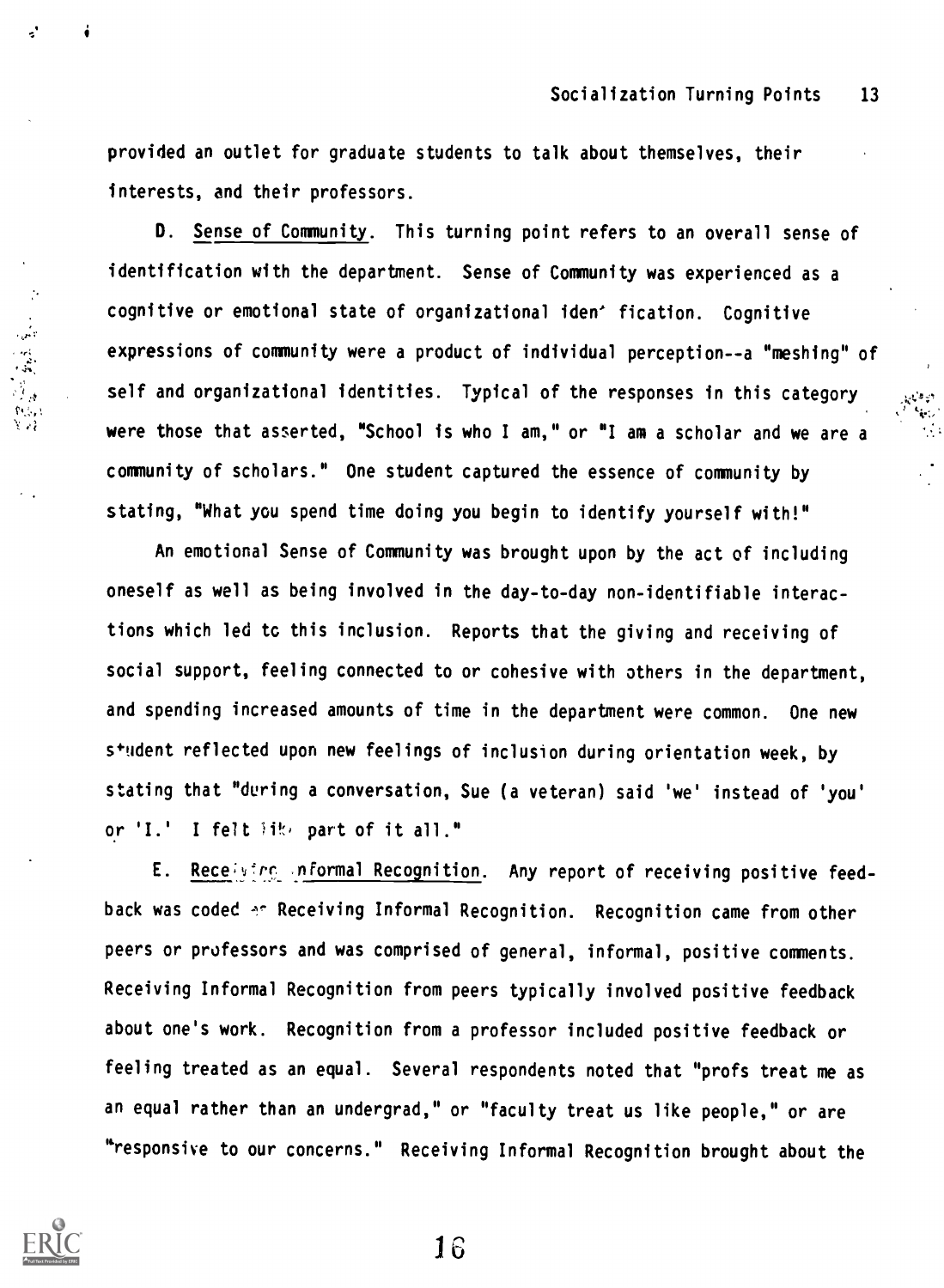greatest positive change in identification and was reported more frequently during conversations with professors than with other students.

F. Gaining Formal Recognition. In contrast to Receiving Informal Recognition, Gaining Formal Recognition consisted of receiving awards bestowed by the organization or receiving positive feedback for successfully completing organizational tasks. Gaining Formal Recognition involved the award of a scholarship<br>a grant, or teaching assistantship. The good grade received on a zational tasks. Gaining Formal Recognition involved the award of a scholarship,  $\mathbb{R}_{\geq 0}$ a grant, or teaching assistantship. The good grade received on a class assignment or the acceptance of a convention paper were also considered Gaining Formal Recognition. Finally, being asked to work for or with a professor on a project was a sign of Gaining Formal Recognition.

G. Jumping Informal Hurdles. Jumping Informal Hurdles resulted in a positive change in identification. Hurdles were perceived as internal roadblocks to the respondent's success as a graduate student. "Winning" or "Overcoming" these hurdles generally resulted in a sense of victory or a feeling that one would "make it despite the odds." One respondent explained "I felt like I had conquered a part of myself. I realized that I CAN do this [graduate school]. <sup>I</sup> am as strong as I need to be and I came through when I needed to," or "I saw the light at the end of the tunnel and felt a gradual improvement in my work."

H. Approaching Formal Hurdles. Unlike the Informal Hurdles, Formal Hurdles promoted either positive or negative identification. Formal Hurdles were described as "hoops" through which the student must jump t: complete a graduate education. Formal Hurdles with positive outcomes often included the selection of one's chair and committee, the successful completion of class requirements (e.g., papers, tests, presentations, etc.) and the successful completion of the first quarter (as determined by the students' G.P.A.'s). A respondent's identification would decrease when the Formal Hurdle entailed some

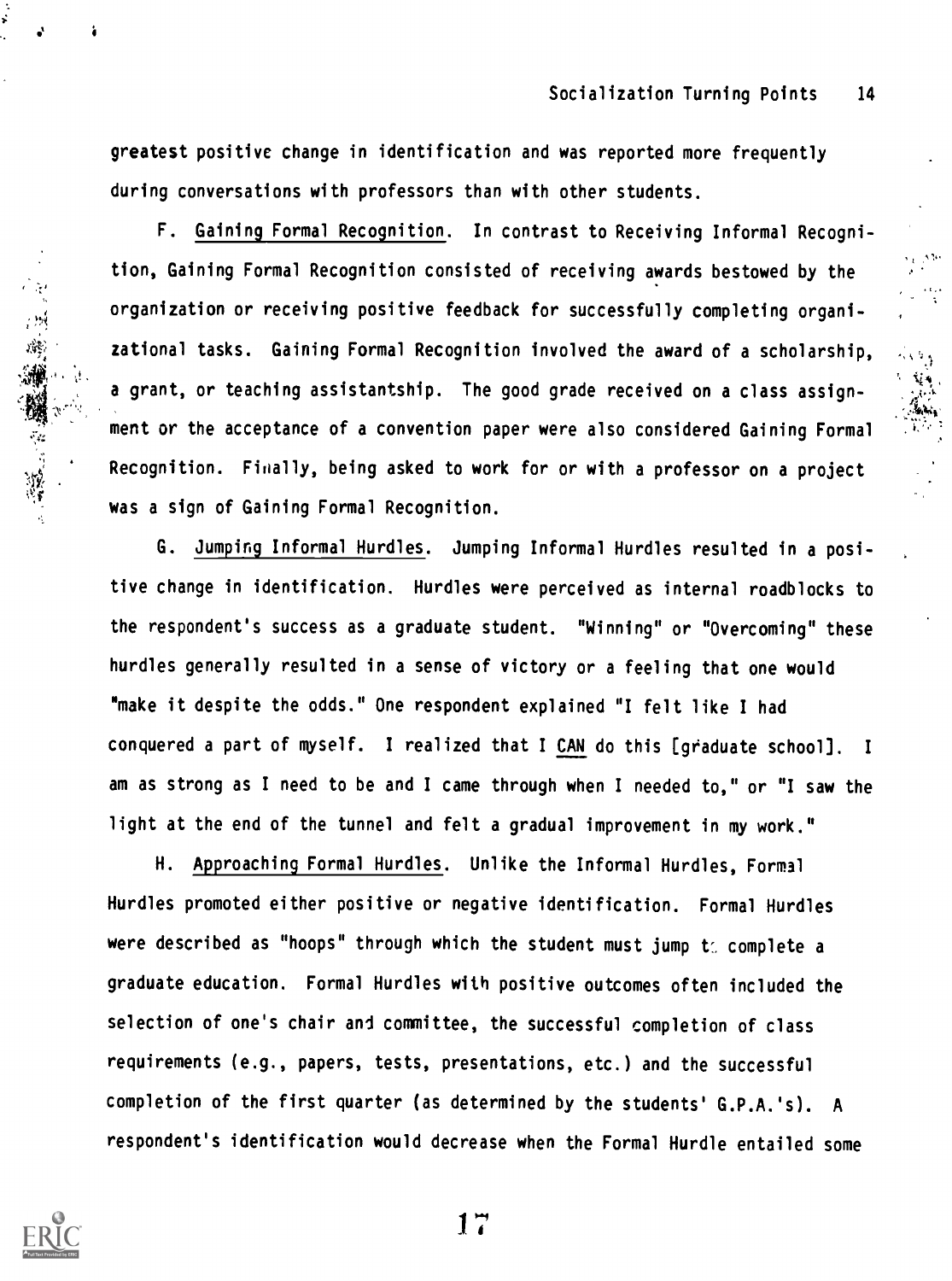difficulty or was not successfully completed. One student described his decrease in identification with the comment, "Writing the paper for this class was a time of heavy stress. The enormity of the assignment overwhelmed me. It told me I wasn't prepared."

 $4t$ I. Representing the Organization. Respondents often interacted in other campus departments or outside the academic community. A student expressed his  $\frac{1}{2}$ .  $\frac{1}{2}$ establishment of a boundary role: "Taking a political science class made me feel good about being in communication. We had to do a group presentation and I was the leader for it--I did the introduction, the transitions, etc. I was the 'comm guy.' I could use all of my comm[unication] skills--people thought I was great without realizing why. It was my comm[unication] skills." Representing The Organization was also evident when the respondent was a teaching assistant, representing the department to undergraduate students.

J. Disappointment. Disappointment occurred when the organization or its members were less "perfect" than originally perceived. Examples of Disappointment included frustration with the content or teaching methods of a particular class. As one student reported, "The communication variables in this particular class weren't being met. At this time I began to think that the situation was not as rosy as I thought. I was getting really disgruntled with the course." Disappointment with professors typically involved a disagreement or conflict with a professor': behavior or research philosophy. The most common Disappointment, however, occurred when "the department" did not meet the student's expectations. The statement "I was the darling of my former department and had a lot of attention and feedback. Here it's zip. The faculty doesn't care," was similar to the sentiments expressed by several respondents. Another interviewee

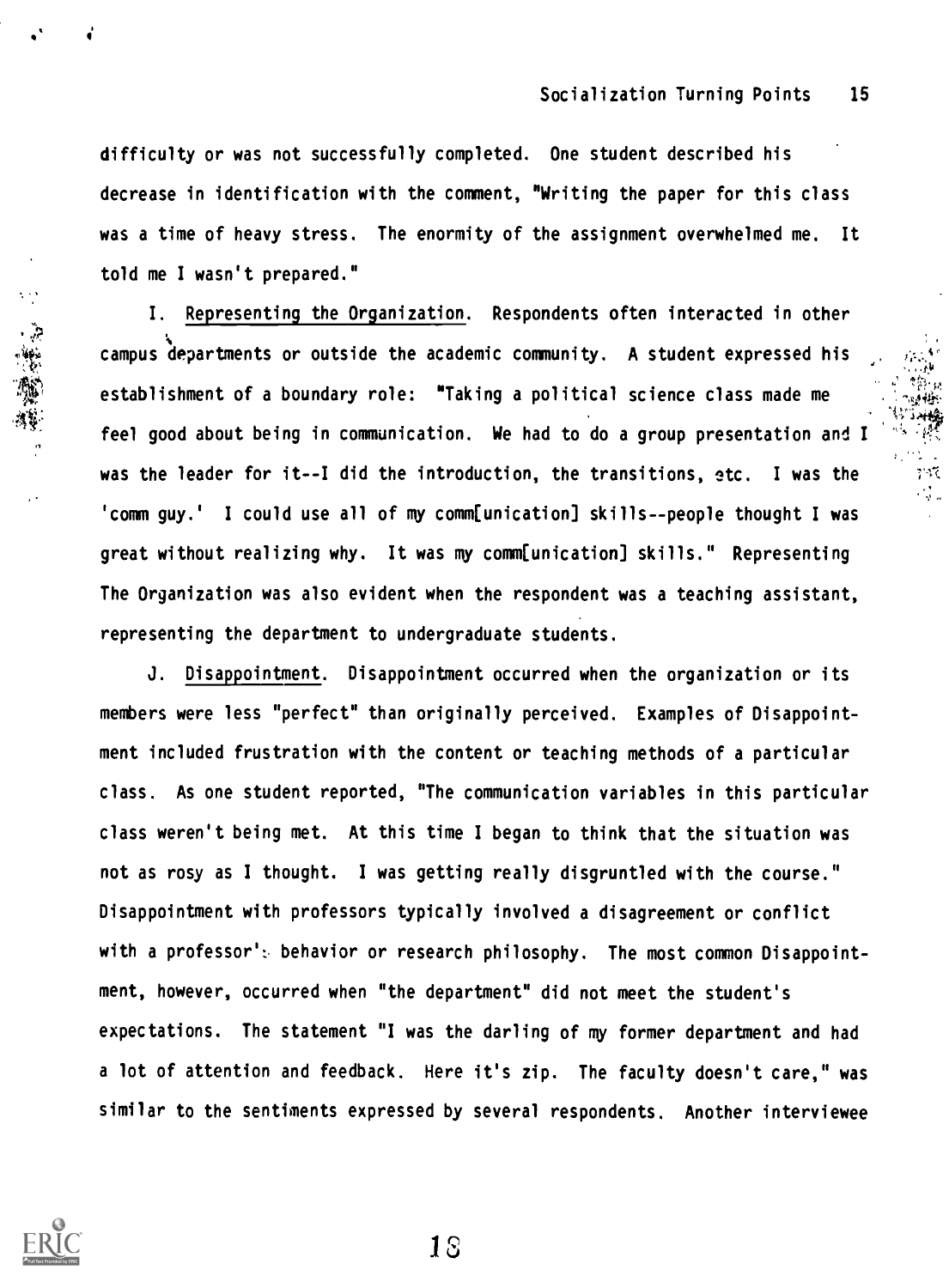stated, "I don't buy into the philosophy of this department- -the course requirements and emphasis on papers at conventions."

K. Protecting One's "Self." Protecting One's "Self" involved behaviors enacted by respondents to avoid being "consumed" or "swallowed" by their involvement. The act of self protection was internal and was not triggered by a specific target.

In short, Protecting One's "Self" entailed a conscious move to disassociate so that one would not feel overburdened by departmental requirements or social contacts. Although there were only eight reports of Protecting One's "Self," they could be summed by one woman who said, "School is not my life. I'm not entrenched in the field or the department."

L. Getting Away. Getting Away was associated with the greatest decrease in organizational identification. Getting Away involved the association with a specific target external to the department. As respondents "got away," less physical and emotional time was spent in department-related activities. Getting Away included increased involvement with family, attending classes outside the department, and the development of personal relationships external to the department. Several respondents voiced the desire to "get away" from their respective departments to see if life existed outside.

M. Alienation. Alienation is the opposite of sense of community and was defined as a perceived lack of community or an internal feeling of difference between self and other in the department. Alienation always produced a loss of organizational identification. As one person reported, "I had no history that everyone else felt. I felt a sense of difference--an event that was significant to others was insignificant to me." Another person noted, "I didn't feel as if <sup>I</sup> fit in with the ages or the conversation. There were many people my age but they seemed more sophisticated."

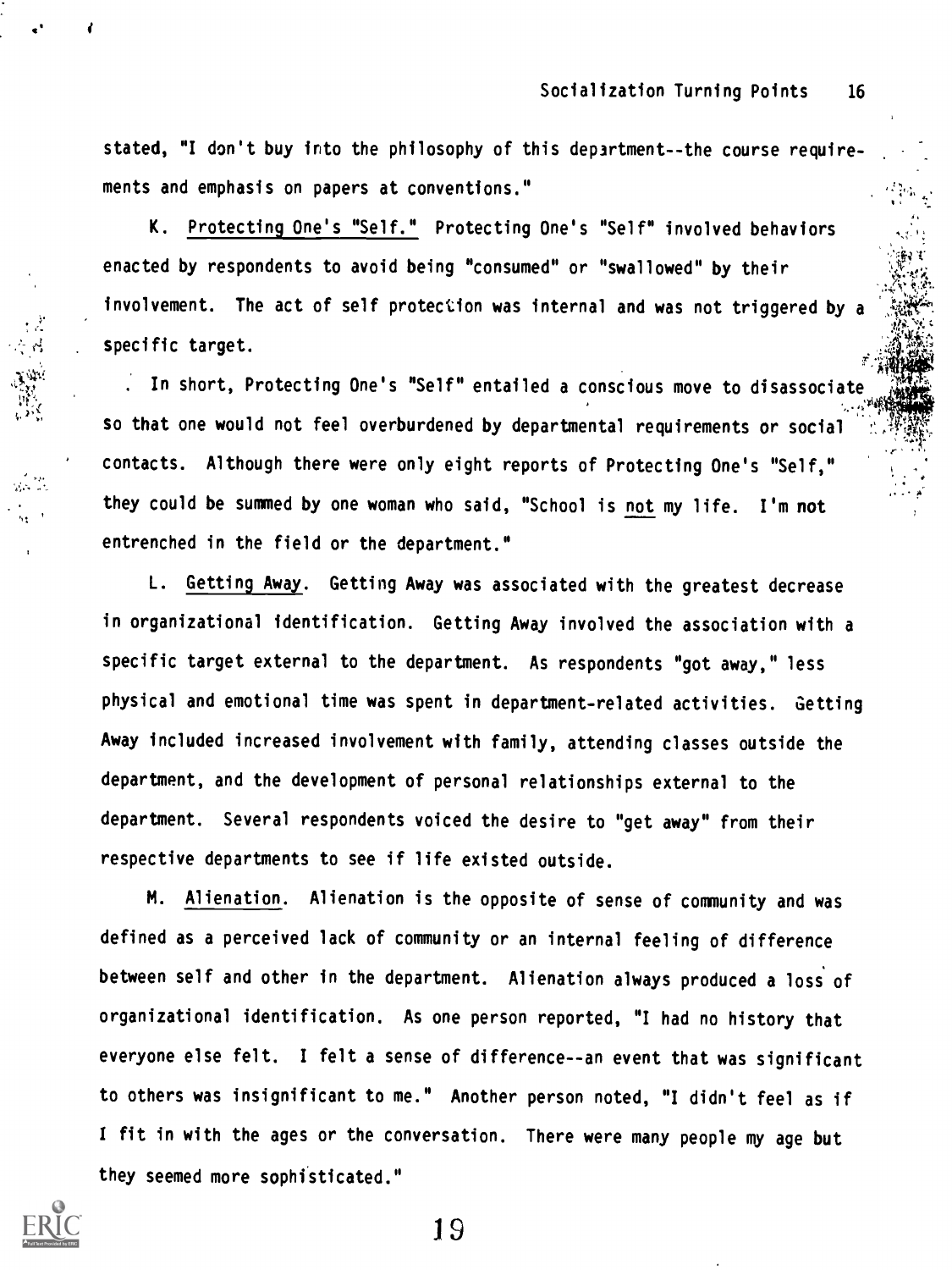N. Doubting Ones' "Self." Respondents who reported Doubting One's "Self" reported experiences which led them to question their competence as well as their ability to make a valuable contribution to the department. One person responded, "My loss of ID came from my questioning, 'I don't know if I can cut it in grad[uate] school!'" A second person stated, "I was doubting my competence and whether I was able to be a grad. my self-esteem was really down; <sup>I</sup> was doubting my sanity and was wondering if I had made the right choice to come here."

0. Miscellaneous. Turning points which did not fit into any of the above categories were coded as miscellaneous. Only six cases were coded into this category.

## Questicn #2

 $\mathbb{R}^d$ 

**一、我不可能解决的问题。** 

The second research question asked whether specific types of turning points are associated with specific socialization phases. The total number of reported turning points differed across phases. Sixty-three percent occurred during the first-time period, and 37% occurred during the second time period  $(X^2 = 8.76)$ . d.f. =1, p<.005). Chi square computations compared occurrences of each of 13 turning-point types between the first and second turning point interviews (two turning-point types, Moving In and Miscellaneous, were not analyzed due to low n's). Expected frequencies for each type were based on total proportions of turning points which occurred during the respective time periods.

Results indicate that the vast majority of types did not differ significantly in frequency of occurrence during the two different time periods. One type, Socializing, occurred significantly more often during the first time period  $(x^2 = 4.15, d.f. = 1, p<0.6)$ . Another type, Formal Recognition, occurred

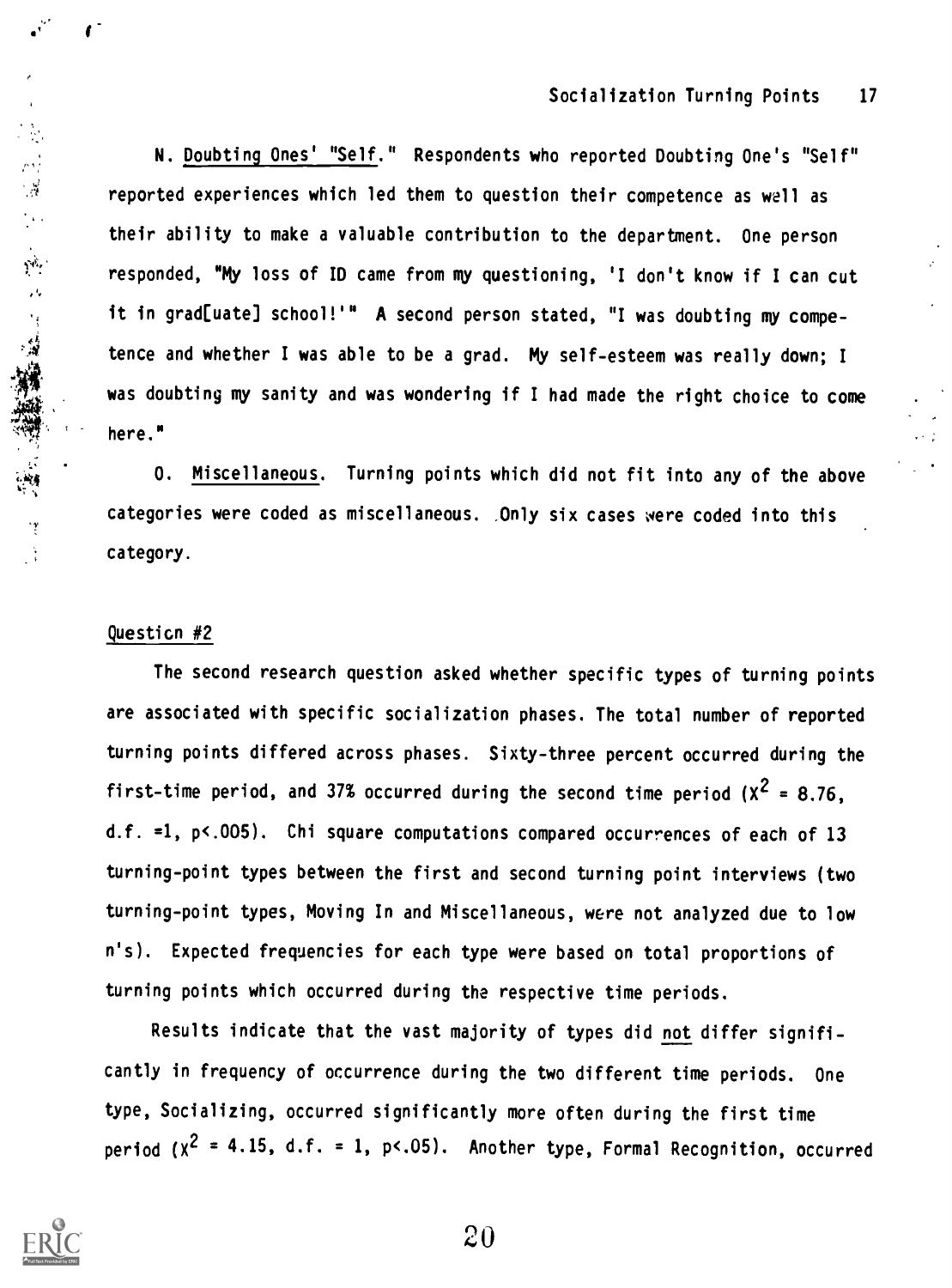more frequently than expected during the second time period ( $\chi^2$  = 10.97, d.f. =  $\hfill$ 1, p<.005).

### Question #3

总治源

The third research question was asked to determine whether different types of turning points were associated with different amounts of immediate change in identification. The mean immediate change in identification for each type is .included in Table 1. A oneway ANOVA was computed which included turning point types with frequencies greater than 10 (3 categories were e.cluded). The ANOVA results suggest that the different types of turning points did differ significantly in their impact on immediate identification (F = 7.05, d.f. = 11; p.<.002). The Student Newmann-Kuels computations revealed two differences. First, Getting Away, and Alienation, which produced the two largest immediate drops in identification, were significantly different from the turning points which led to positive changes in identification (e.g., Settling In, Socializing, Sense of Community, Gaining Informal Recognition, Formal Recognition, Jumping Informal Hurdles, Approaching Formal Hurdles, Representing the Organization). Second, Receiving Informal Recognition was significantly different from all other turning points except Gaining Formal Recognition and Representing the Organization.

## Question #4

The fourth research question explored the extent to which the level of outcome organizational identification after eight months was associated witn the presence or absence of specific turning point types. A series of t-tests were computed comparing identification levels between participant accounts in which a given turning-point type was present with those in which the same turning-point .type was absent.

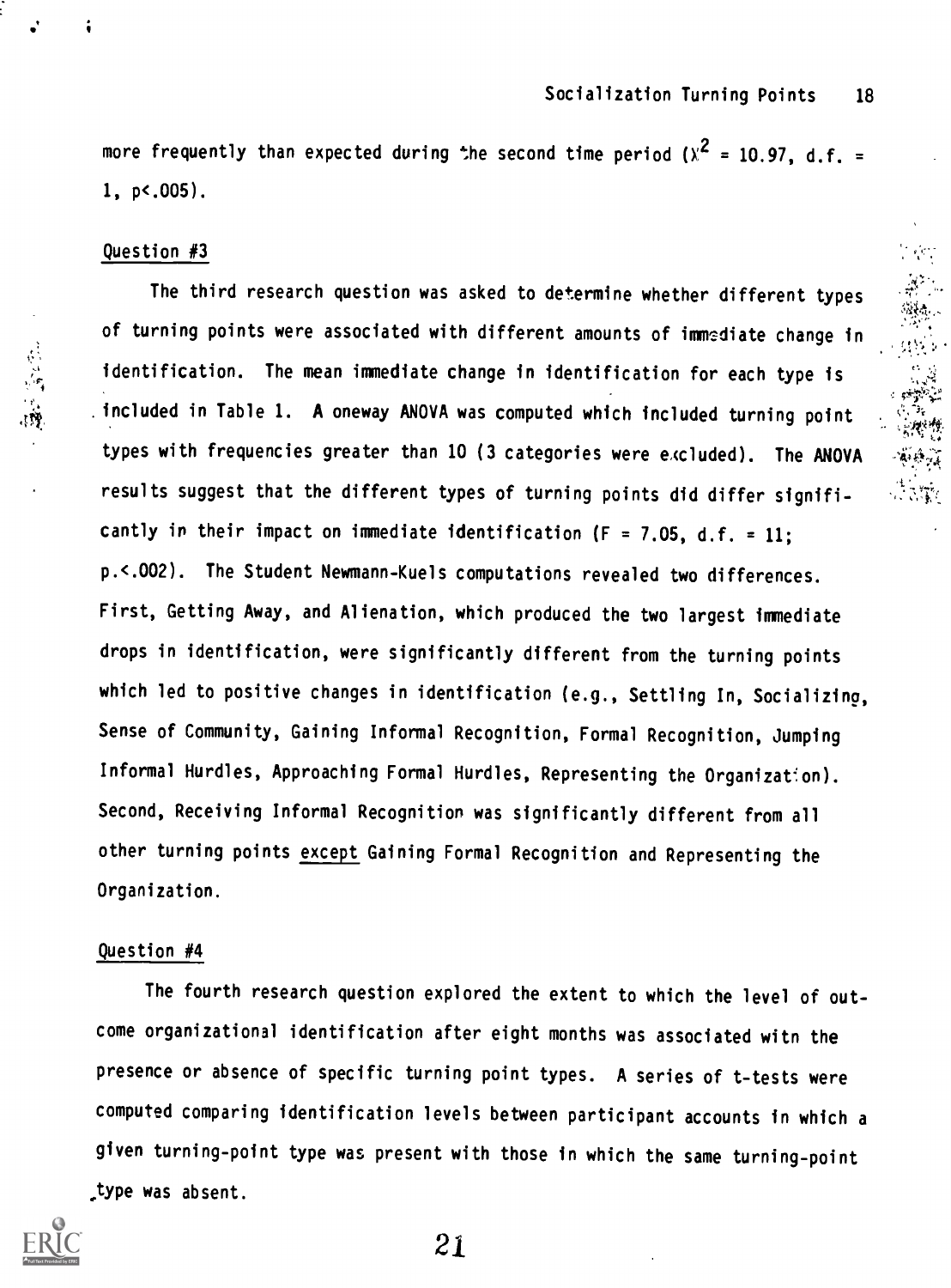rft

 $\alpha$  ,  $\frac{1}{2}g(\vec{x})$ 

OIQ scores differed significantly based on the presence or absence of two turning-point types. Participants who reported Socializing on at least one occasion reported higher levels of outcome identification than did participants whose accounts did not include any instances of Socializing ( $T = 2.07$ , d.f. = 22.30, p<.05). Participants who reported at least one instance of Disappointment reported lower outcome identification than did participants who did not  $(T = 2.72, d.f. = 15.78, p<0.015).$ 

### Question #5

The difference between OIQ scores during the second week and after eight and months were examined in order to determine whether organizational identification increased. The mean difference score was -0.242. The median score was -0.176. The difference scores ranged from -2.47 to 1.06. Ten difference scores were positive, reflecting increases. Eighteen difference scores were negative, reflecting decreases. The mean decrease in identification over the eight month period was not statistically significant.

#### DISCUSSION

This study identified turning points which new graduate students in three communication departments reported during their first academic year. Implications were derived by listening to participants' voices and examining them in the context of relevant theory.

The array of turning point types identified includes many which extend beyond the search for role-taking information. None emphasize overt information gathering about norms, values, the way things are done, etc. However, Moving In

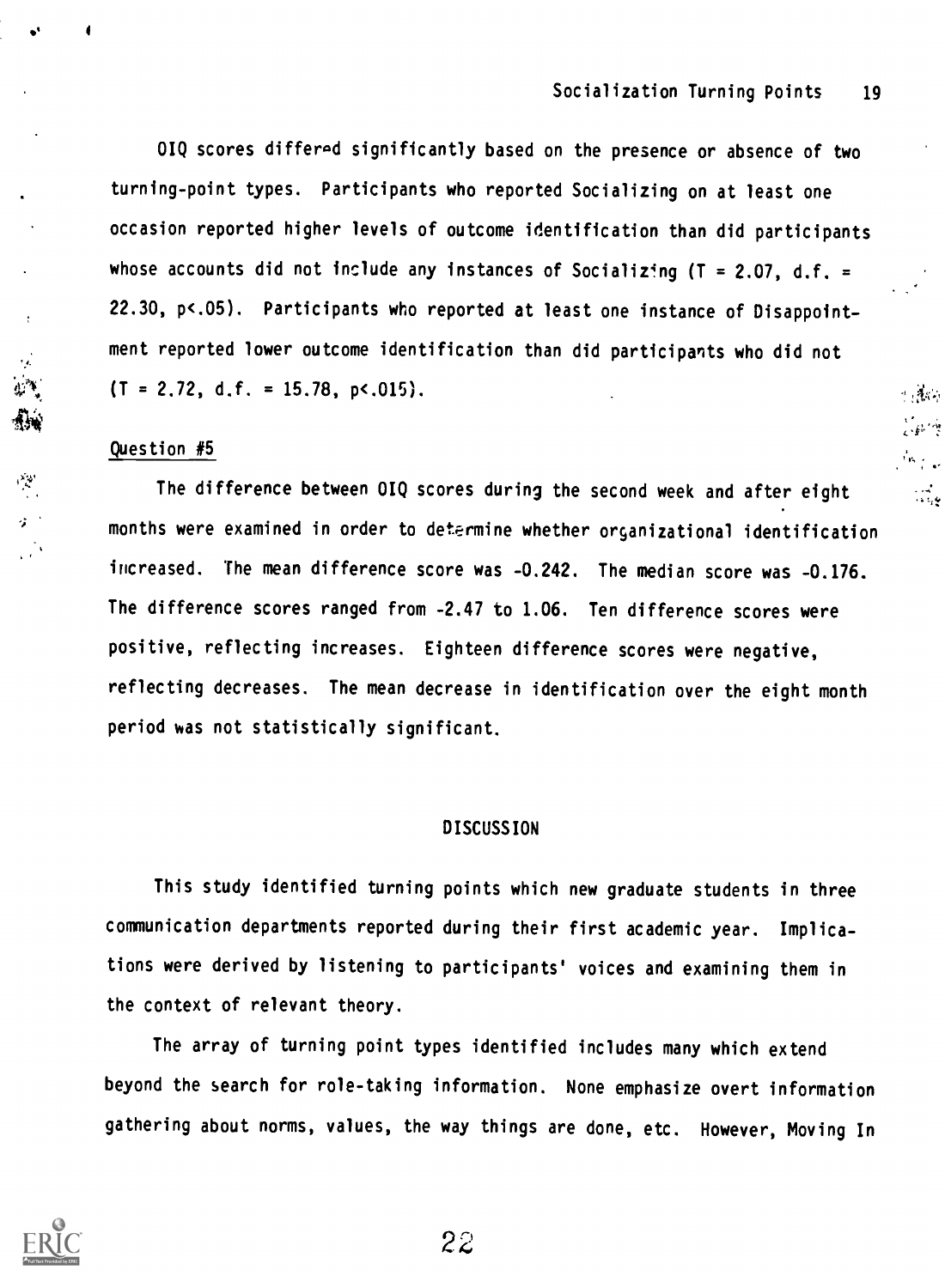t.

and Settling In aid newcomers in their role-taking experiences. Socializing may well function as an opportunity for learning values and norms.

Several turning point types (Receiving informal Recognition, Gaining Formal Recognition, Jumpir.g Internal Hurdles, Approaching Formal Hurdles, and Doubting One's "Self") underscore the importance of evaluative information (Lester, 1986; Wilson, 1986). For example, Receiving Informal Recognition produced the greatest immediate change in organizational identification and was significantly dif- **\*\*** ferent in this regard from most other turning point categories. These newcomers were most likely to experience immediate jumps in identification when they received unsolicited recognition. Lyman and Scott (1970) suggest that "stagefright" occurs when newcomers experience apprehension about their competence. Unsolicited positive feedback greatly relieves newcomers' uncertainty. Of the two domains of uncertainty, evaluative and behavioral, discussed by Lester (1986), positive reduction of evaluative uncertainty may be more salient. These accounts emphasized the importance of positive relational information. Although quantitatively, more interaction may center around task information (Brown, 1985), these participants suggest that qualitatively, positive relational feedback is far more important to identification. These reports and the associated strong positive change in immediate identification may suggest that a kind of organ. Zational confirmation is a critical turning point in the development of the organizational relationship. This confirmation may be as important in the newcomer's relationship with the organization as interpersonal confirmation is theorized to be in dyadic relationshins (Buber, 1957; Cissna, 1976; Jablin, 1979; Watzlawick, Beavin & Jackson, 1967). Confirming responses acknowledge the agency of the human being. Interpersonal confirmation has been labeled the basic dimension (Cissna & Sieburg, 1979) of human communication. Graduate



 $\epsilon$ 

Ŵг.

· 大学の · 大学の · 大学の · 大学の · 大学の · 大学の · 大学の · 大学の · 大学の · 大学の · 大学の · 大学の · 大学の · 大学の · 大学の · 大学の · 大学

?3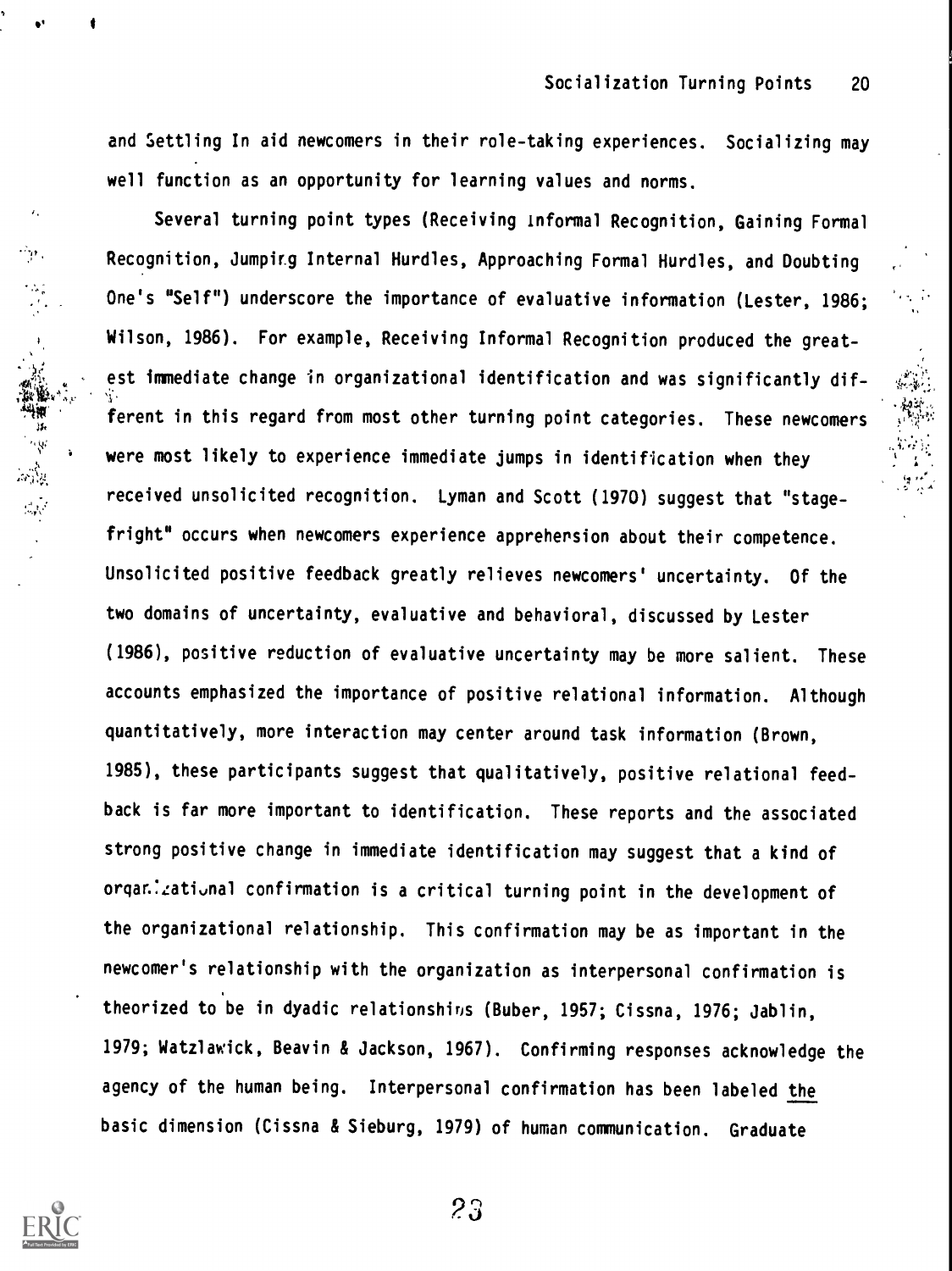4

 $\mathcal{O}_{\mathcal{N}_\text{c}}$ 

4.>

students may have little interaction with the faculty (Darling, 1986), making confirmation difficult to obtain.

These participant accounts are consistent with the call of researchers for multiple levels of analysis (Cheney, 1987b; Jablin b Krone, 1987; Wilson, 1986) in the study of socializatic<sup>\*</sup> Some turning point types are centered in intraindividual experiences such as doubts or victories (c.f. Jumping Internal Hurdles, Doubting One's "Self," Sense of Community, and Alienation). Others depend on interactions with specific organizational members (Receiving Informal Recognition) while still others depend on the "organization" itself (Gaining Formal Recognition). Representing the Organization represents the salience of messages from the organizational environment to the socialization of members.

Many of these turning point types indicate that newcomers are actively involved in perceiving, evaluating, and managing their relationships with their respective organizations. They present an obvious divergence from the anthropological conception of printing socialization and support the distinction between primary and secondary socialization. Moreover, these newcomers were more likely to experience a decrease rather than an increase in identification over time. This calls into question the view of socialization in which newcomers are transformed into members. Newcomers may stay but not become identified with the organization. Specific experiences such as those described as Disappointment may lead to lower identification, and "unsuccessful" socialization. This may be as common or more common than "successful" socialization. This raises "contestable" issues regarding the "successful" outcomes of socialization, the desirability of such outcomes, and the practice of managing experiences of newcomers.

These accounts offer some solace to scholars who are concerned about the control of organizations over their members. Newcomers reported actively



大学 大学 大学 大学 大学 あいかん あいまん あいまん あいまん あいまん あいまん あいまん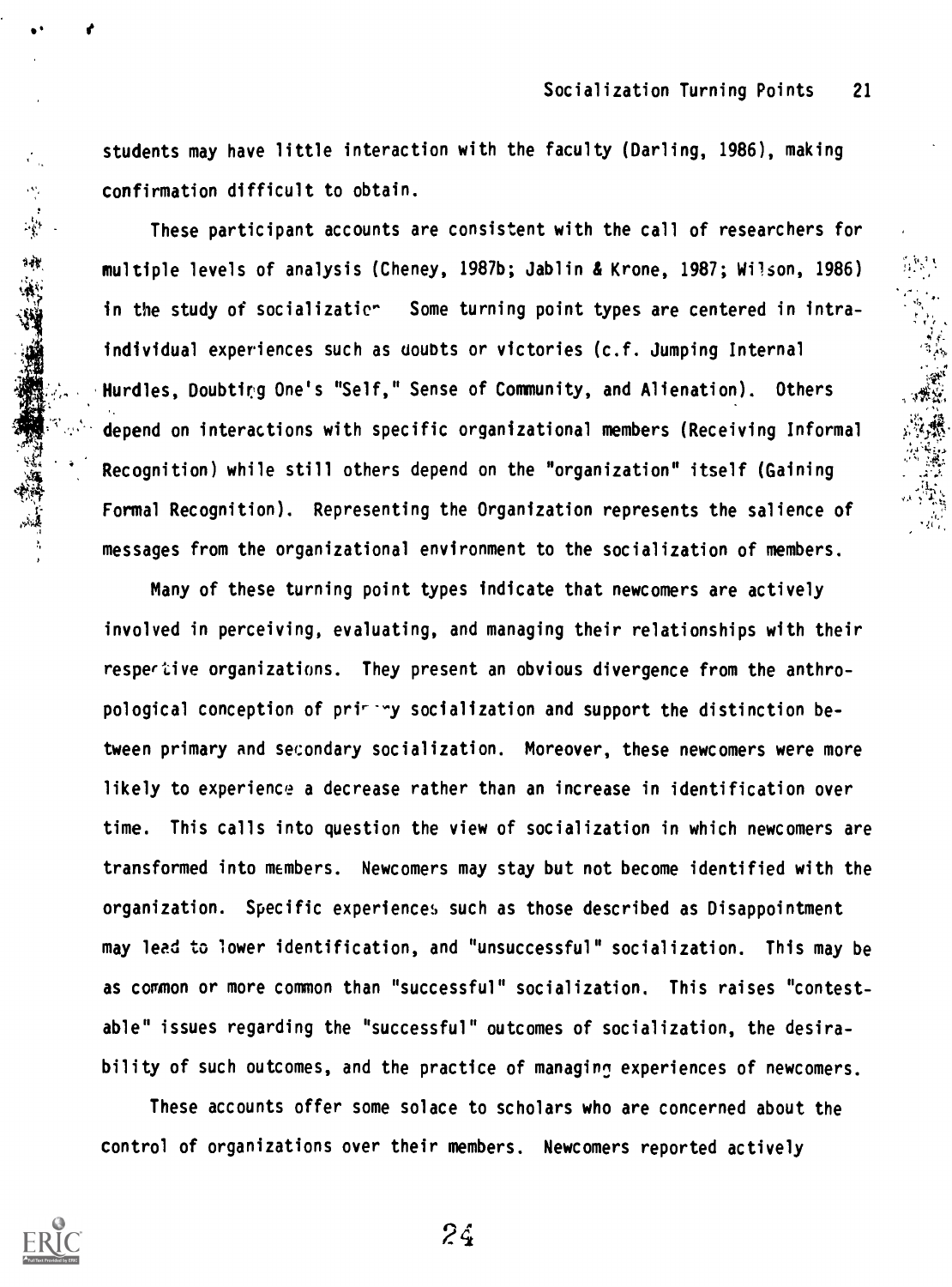protecting themselves from holistic inclusion as well as valuing socializing and settling in. They reported purposively getting away as well as jumping hurdles toward the organizations. They reported experiences of alienation as well as of community. More than half reported decreases in identification during their first year. This pattern is more consistent with Burke's dialectic than with organizational control. Newcomers described actively striving toward both identification and division.

Given the power of the terms we employ to guide our possibilities, our terms for individual-organizational relationships need to be carefully scrutinized. The term "assimilation" (Jablin, 1982) implies a more active role by embracing both "socialization" and "individualization." This term assumes that newcomers create and define their roles within the organization. We need to continue to seek terms that expand the individLal's potential impact on creating and defining the organization itself. Current terms encourage us to reify the power of the organization at the expense of the individual. Terms which emphasize individuals as agents, adults rather than infants, engaging in coordinated action (Barnard, 1938) are needed. For example, Wilson (1984) recommended thinking of individual-organizatiorial relationships like interpersonal relationships. This implies that participants determine the fate of the relationship rather than determining only their own individual roles within it.

The results of this study call for caution in adopting the assumptions of phase models of socialization. The frequency of reported turning points was higher during the first four months (or first academic quarter) than the second four month period. This is consistent with socialization models which assume that uncertainty is high during the early relationship. As a result, newcomers may attend more to all events. The high level of Socializing during the first

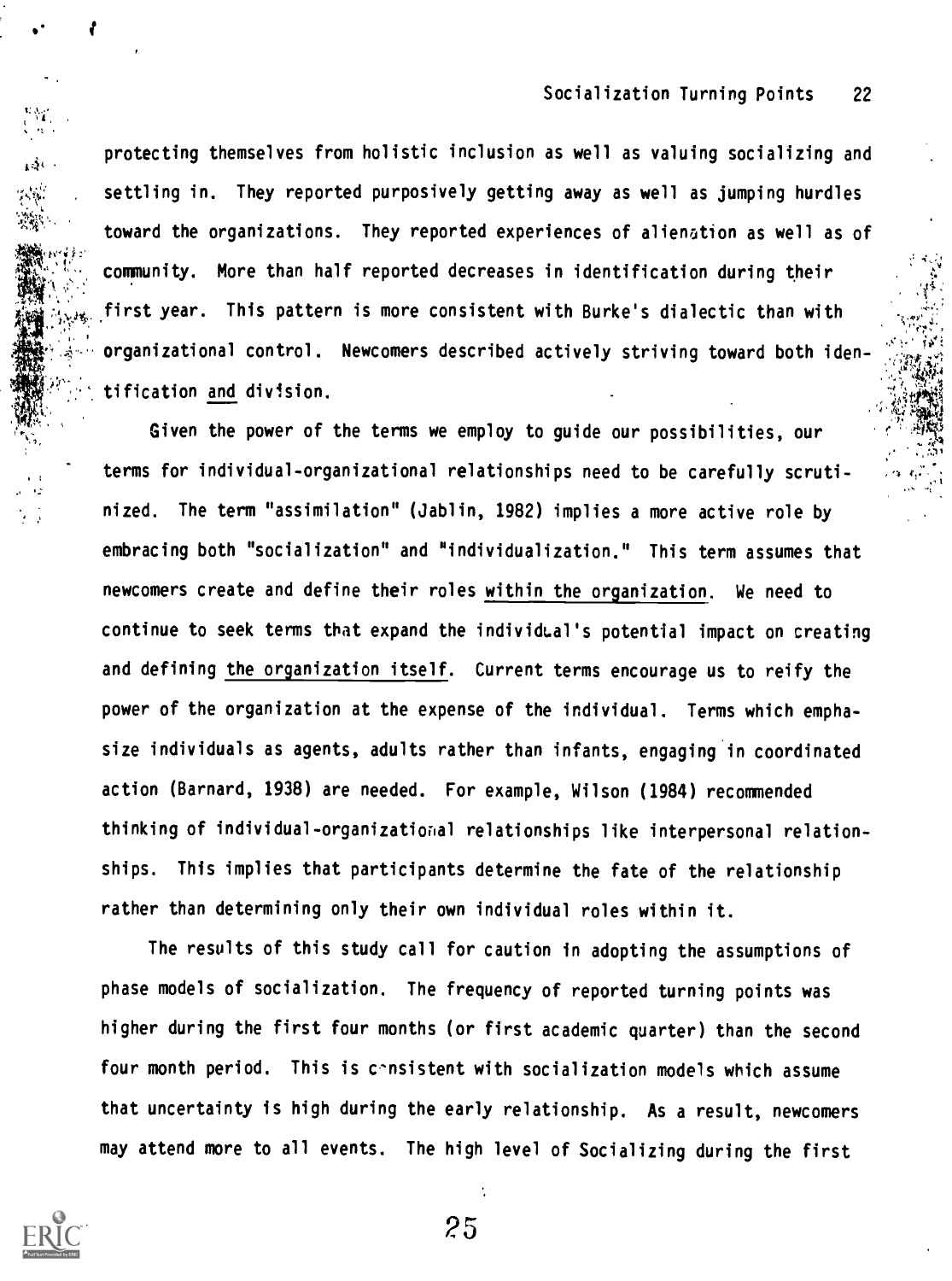time period is consistent with past research (Jablin & Krone, 1987). The higher occurrence of Formal Recognition during the second time period suggests that this is an important memorable event. It also reflects temporal structure. The formal awards are simply not (typically) available earlier.

The more interesting result is the lack of pattern evident in the other eleven turning point types. Extant phase models would predict more consistency within time frames and less consistency between time frames. These reports indicate that the types of meaningful events which occur across time often may not respect developmental models. The occurrence of the negative turning point types early in the course of the relationship illustrates this. Stage models assume that the early period of relational development is a time of growth. Later, as the relationship decays, decline becomes more prevalent. These participants, however, articulated Getting Away and Alienation during the first academic year. These turning point types were significantly different from all others in the degree to which they were associated with immediate decreases in identification. In Getting Away, the individuals were actively involved in disassociating themselves from the organization. Identifications were redirected from the organization to different targets. Some of these events had to do with external targets which participants had de-emphasized for a period of time. Others occurred as a result of participants' active needs to get away from their intense involvements with their departments. Alienation was brought about by a perceived mismatch (Wancds, 1980) or lack of "fit" (Wilson, 1984) between the individual and the organization. If a newcomer perceived a difference between him/herself and others, identification decreased. Perceived mismatches typically manifested themselves as newcomers heard or observed organizational values, goals, collective experiences, etc.



 $\cdot$   $\cdot$ AA'

**一、大家的人的人的人的人。 医心理病理学 医心理病理学**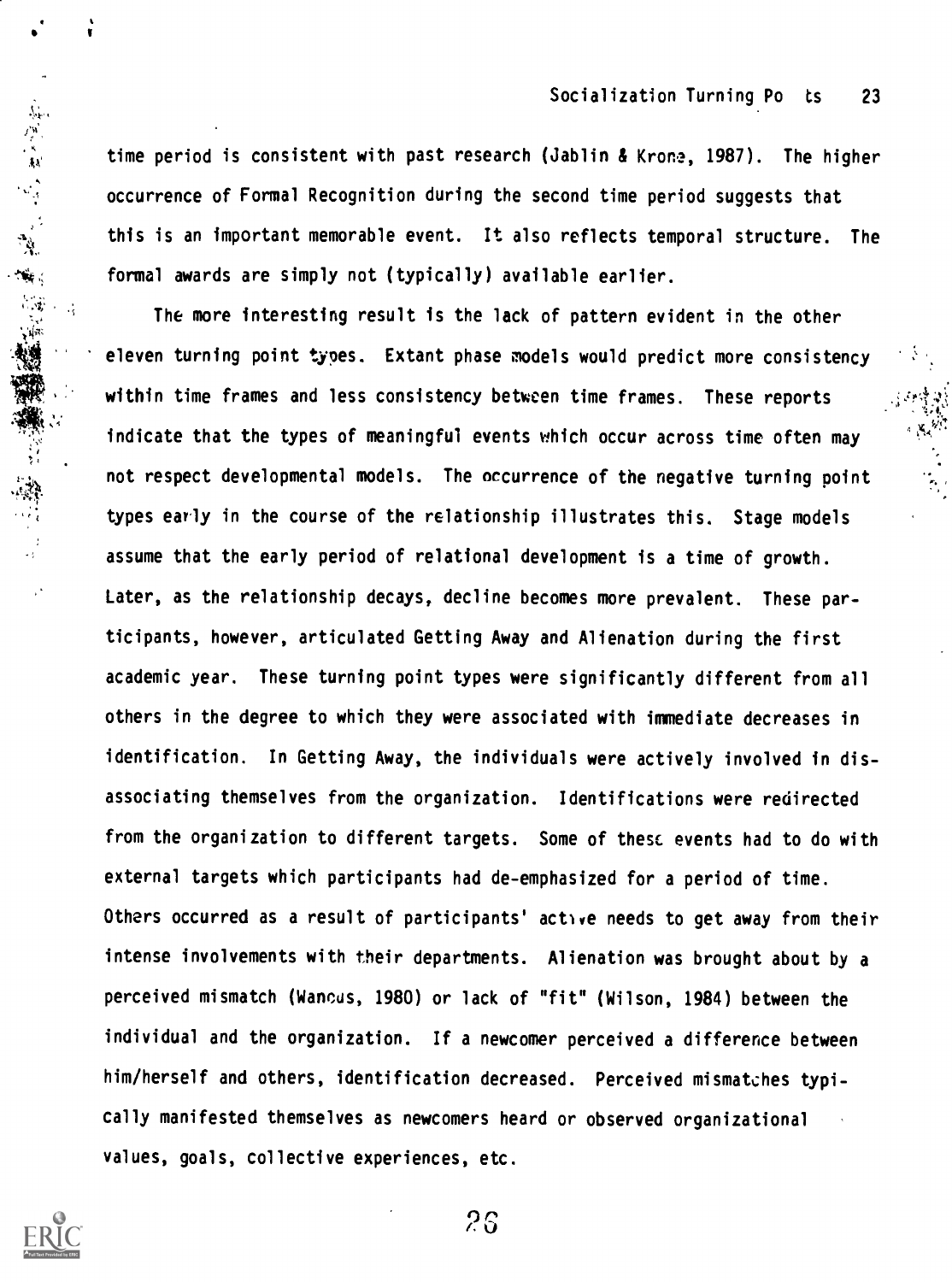Participants involved in these relationships did not experience a gradual growth in the relationship during the first eight months as phase models suggests, but rather a wider range of ups and downs. They are consistent with Baxter's (1988) recent reconceptualization of interpersonal relational development. In her critique of change phases, she posits change nodes which occur throughout the relationship as participants continually manage a variety of dialectic tensions. Similarly, these participants' descriptions of turning points describe an ongoing tension between movement toward identification, congregation, and the communion of similar beings ca the one pole (c.f. Socializing, Sense of Community, Formal Recognition, Approaching Formal Hurdles, Representing the Organization) and movement toward division, mystery, and the segregation of estranged beings on the other (c.f. Doubting One's "Self," Getting Away, Alienation).

Although caution regarding phase models is warranted, the broad conceptualization of change they offer should not be supplantea by a detailed conceptualization which ignores broader patterns. Rather, comprehensive models which incorporate both are needed. Those events reported to have the greatest immediate impact on identification (Informal Recognition, Getting Away, and Alienation) are different from the events associated with level of identification as measured after eight months (Socializing and Disappointment). Researchers cannot assume that a detailed, fine-grained examination of change (such as turning points) yield a more specific description of change as depicted in broader stage models. Events which are experiencea as strong turning points may recede in their importance over time while others have stronger longer term impacts For example, Receiving Informal Recognition produced the greatest positive immediate change in identification, but was not associated with higher longer term identification.

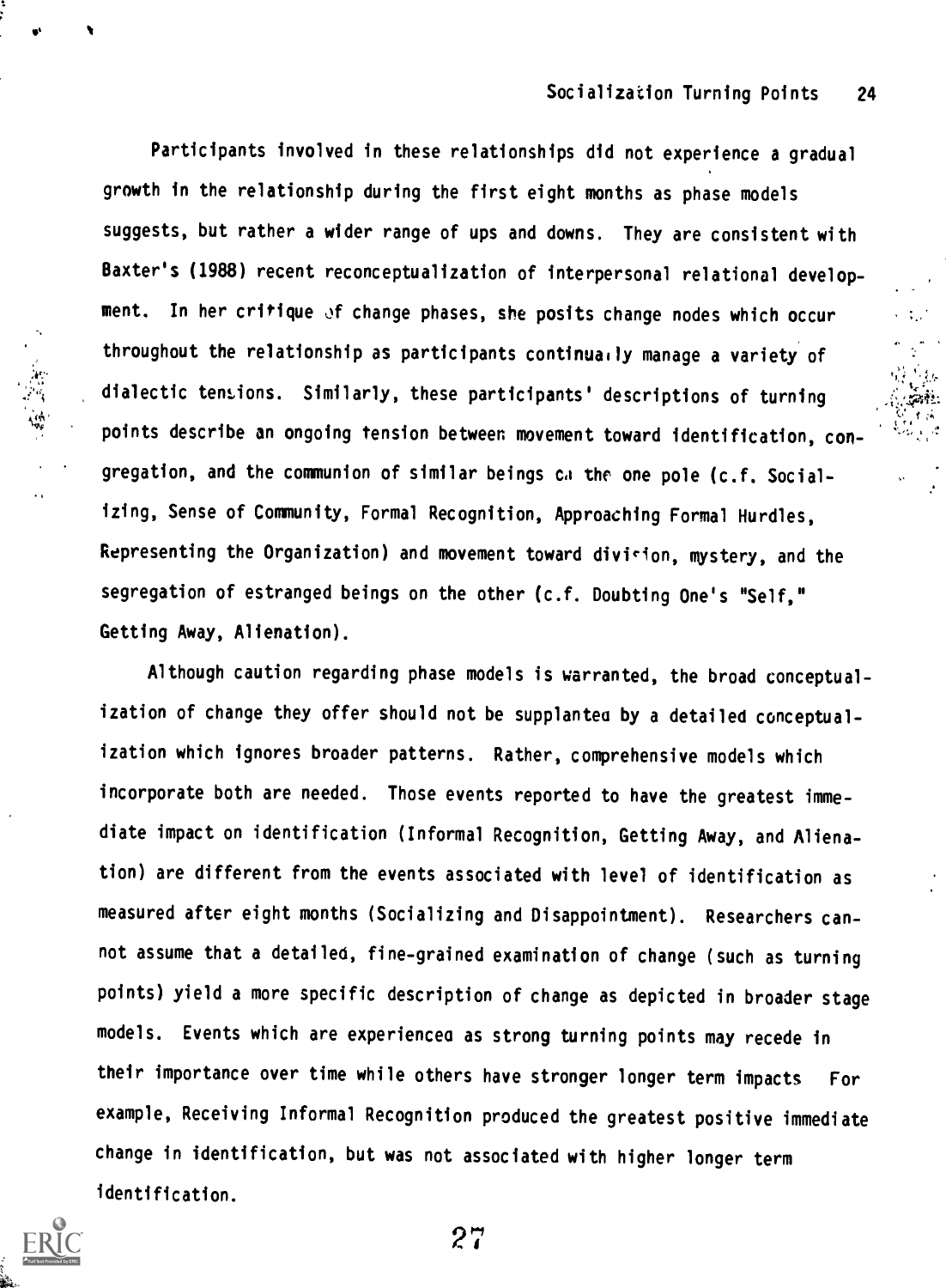In contrast, newcomers who reported Socializing on at least one occasion reported higher levels of identification after eight months than did participants who did not. Yet they did not report Socializing events among those which created the highest immediate changes in identification. These results are consistent with previous research which found that newcomers typically emphasize social relationships (Feldman & Brett, 1983; Katz, 1980). Socializing may serve as a means of holistic inclusion (Ouchi, 1980), directly enhancing the degree to which participants' identities merge with the organization.

Similarly, newcomers who reported at least one instance of Disappointment reported lower levels of identification after eight months than those who did not. Newcomers may assume a certain level of identification (Simon, 1976). This identification may be based on inflated, unrealistic expectations (Jablin, 1986; Wanous, 1980). Unmet expectations then function as catalysts for decreases in identification. Disappointment appears to create a decrease in identification from which the relationship does not recover.

These results do not support the contention that time leads to stronger identification as newcomers are transformed to insiders. More OIQ scores decreased than increased. The detailed analysis used here helped to expla'n this pattern of change in outcome identification.

Turning point analysis using the RIT appears to be a viab's method for examining a variety of issues associated with change in the individual-organization relationship. It was used here to listen to participants' voices recalling salient events over time. It proved to be more valuable than ye had anticipated. In other words, we assumed that turning points were specific events which occur at specific temporal moments. These participants articulated internal experiences and general periods of change in evolving patterns of behavior



dr

 $\langle a \rangle$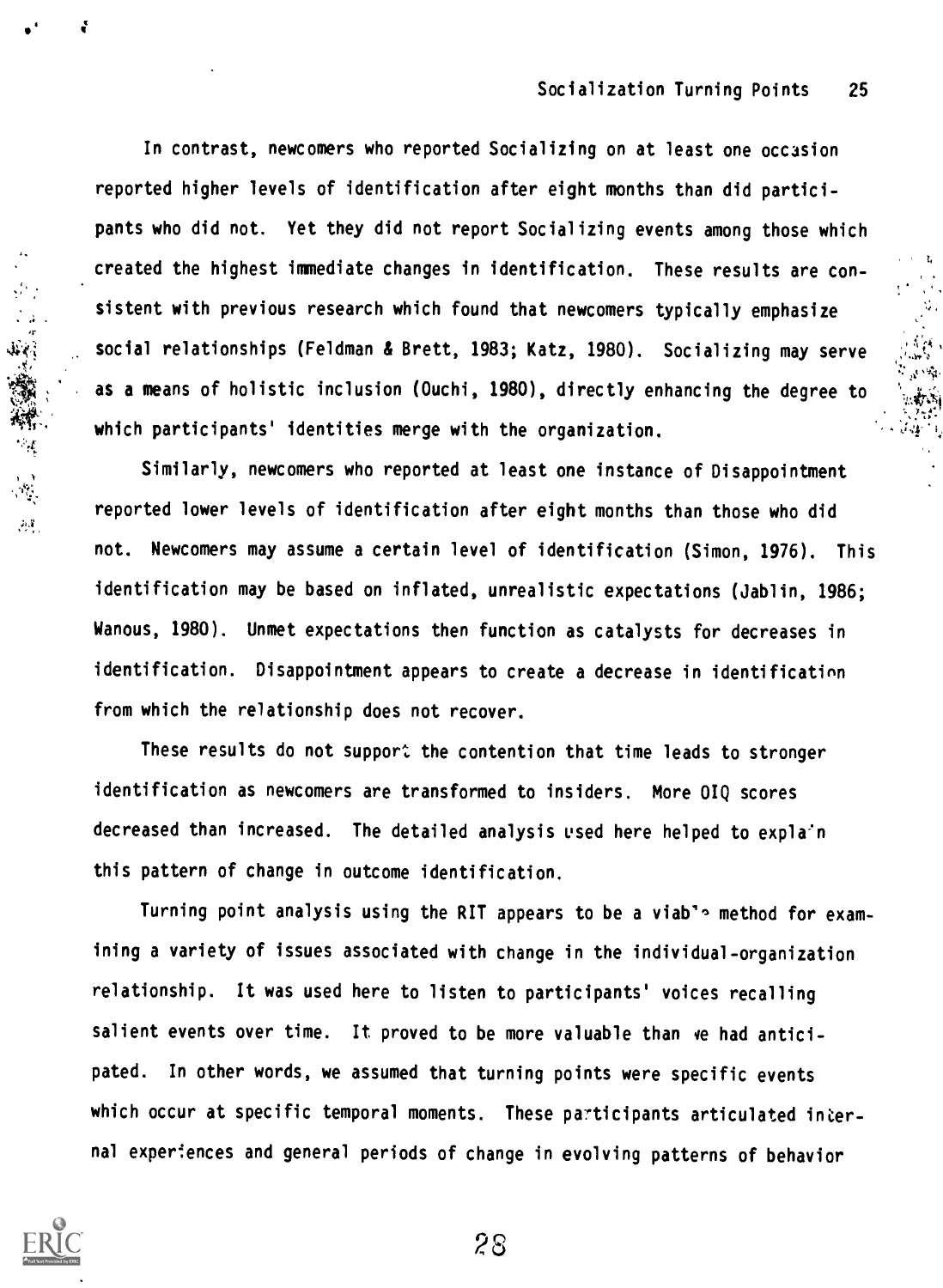. -

.

unmarked by specific memorable events. The method did not preclude participants' voices from telling their experiences when their experiences did not fit with our expectations.

Researchers may address a host of specific questions through turning point analysis. For example, further research should investigate the generalizability of these findings. These particular accounts may be unique to these participants. Future research should extend over a longer time period, identify preentry turning points, and identify common trajectories of sequential turning points. This should involve a mire continuous monitoring of participants to gather accounts of the time turning points occur. The roles of holistic inclusion, organizational confirmation, relational level uncertainty, and realistic expectations in the development of organizational identification posited here need to be explored. Clusters of specific types of turning points may be indicators of unique cultures or subcultures.

Research needs to incorporate organizational and individual perspectives and contextual constraints. Individual experiences should be examined for their associations with various organizational socialization practices and outcomes. The issue of individual agency should be probed.

These findings call for further examination of the identification-division tension identified here. Strategies members and "organizations" (supervisors, policies, practices) use in managing this tension, communicative situations in which it surfaces, and impacts of strategies over time should be probed. Models of change which incorporate both immediate change and long-term change are needed.

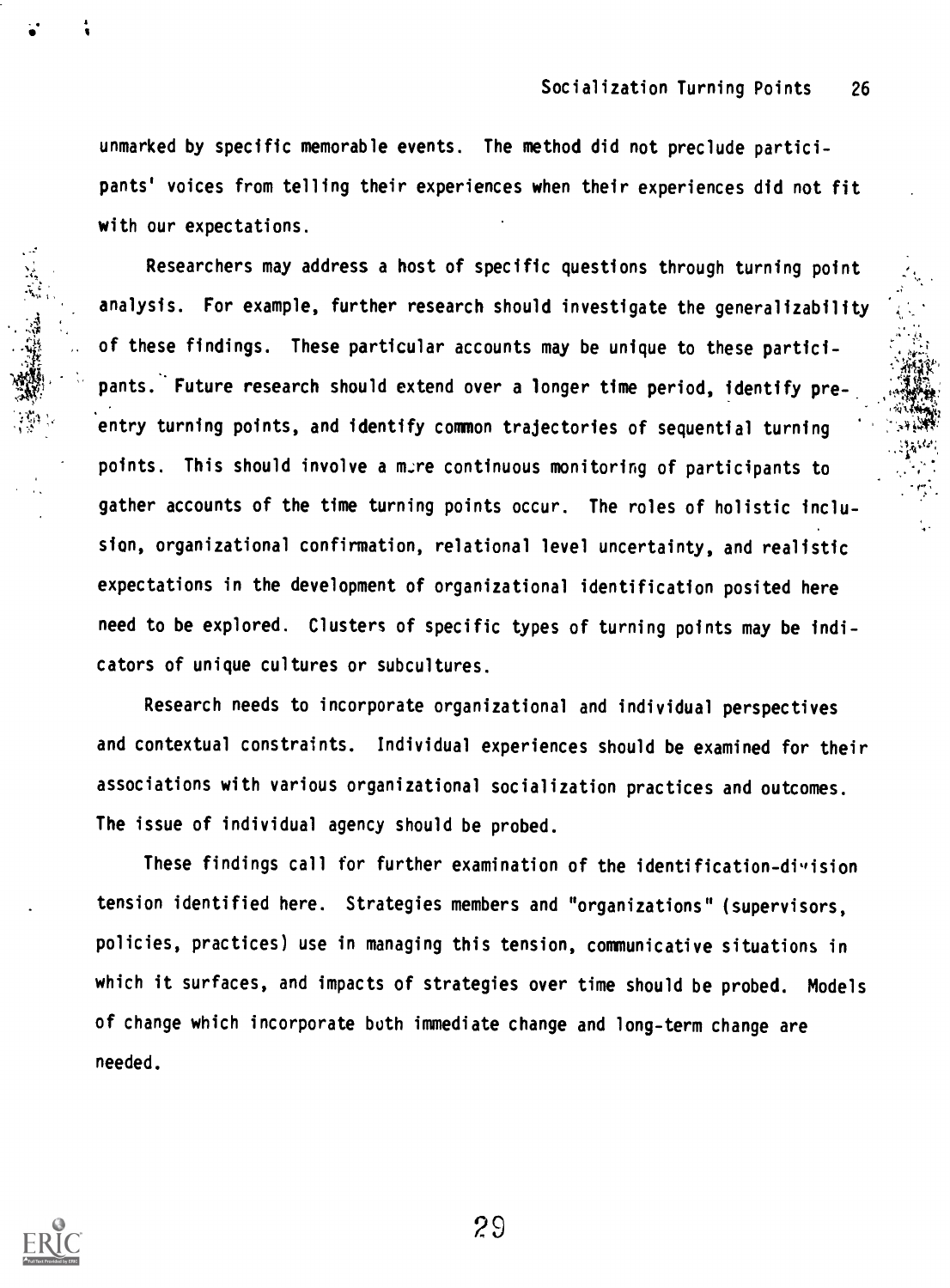

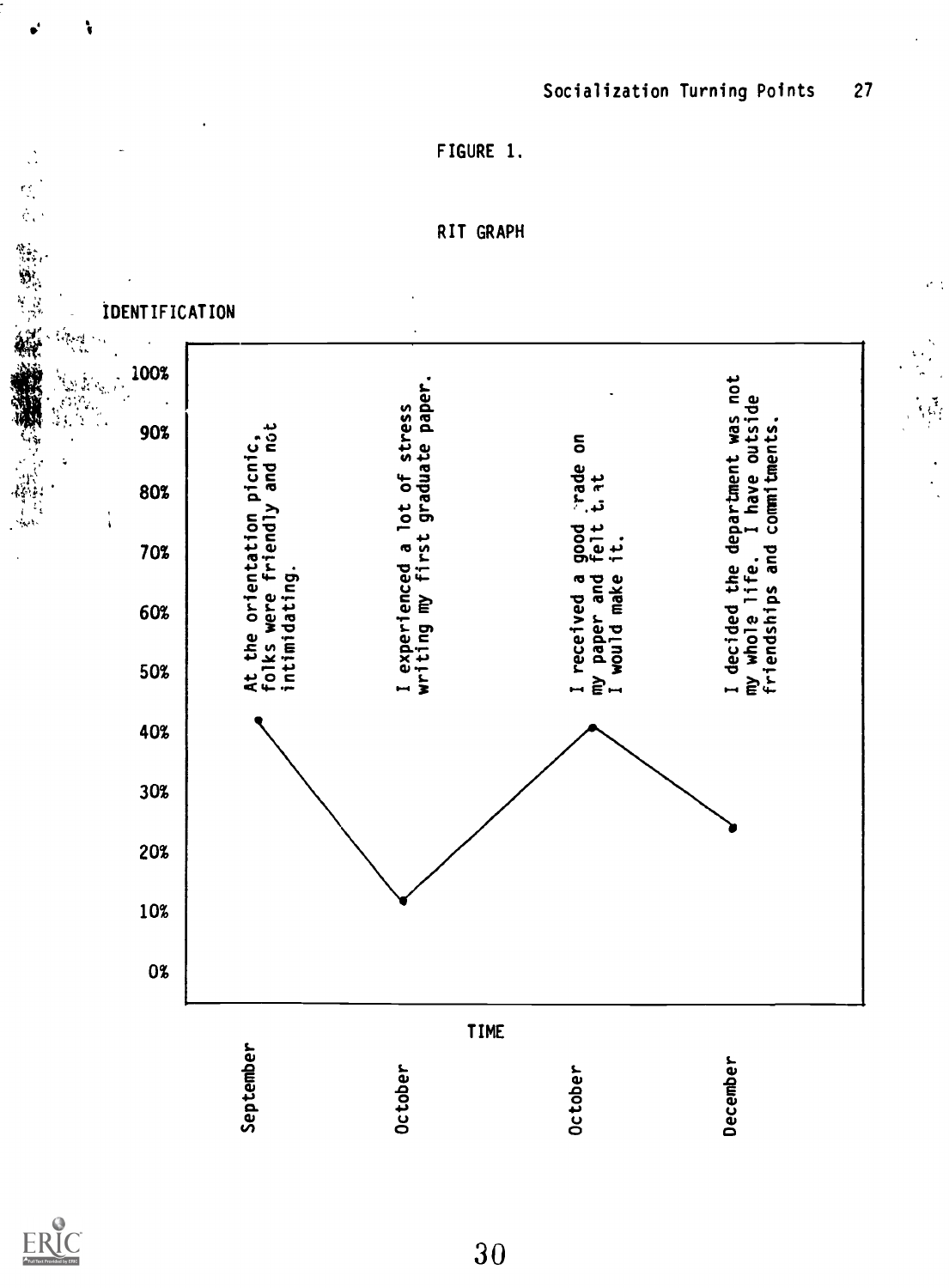$1.128$ 

# Table 1.

# Turning Point Categories and Levels of Change

| Turning Point                  | Frequency | $\boldsymbol{\mathscr{Z}}$ | Mean Change in<br>Identification<br>by Month |
|--------------------------------|-----------|----------------------------|----------------------------------------------|
| Moving In                      | 4         | 1.4                        | ( )                                          |
| Settling In                    | 20        | 7.1                        | 10.44                                        |
| Socializing                    | 23        | 8.1                        | 56,49                                        |
| Sense of Community             | 50        | 17.7                       | 29.16                                        |
| Receiving Informal Recognition | 21        | 7.4                        | 114.82                                       |
| Gaining Formal Recognition     | 20        | 7.1                        | 51.58                                        |
| Jumping Informal Hurdle        | 19        | 6.7                        | 24.76                                        |
| Approaching Formal Hurdle      | 34        | 12.0                       | 28.41                                        |
| Representing the Organization  | 11        | 3.9                        | 50.89                                        |
| Disappointment                 | 21        | 7.4                        | $-21.24$                                     |
| Protecting One's "Self"        | 8         | 2.8                        | ( )                                          |
| Doubting One's "Self"          | 15        | 5.3                        | $-15.25$                                     |
| Getting Away                   | 15        | 5.3                        | $-88.08$                                     |
| Alienation                     | 16        | 2.1                        | $-78.96$                                     |
| Miscellaneous                  | 6         | 2.1                        | $\lambda$<br>$\left($                        |
|                                |           |                            |                                              |

283



ċ

**第一次的情報** 

 $\hat{\vec{r}}_i$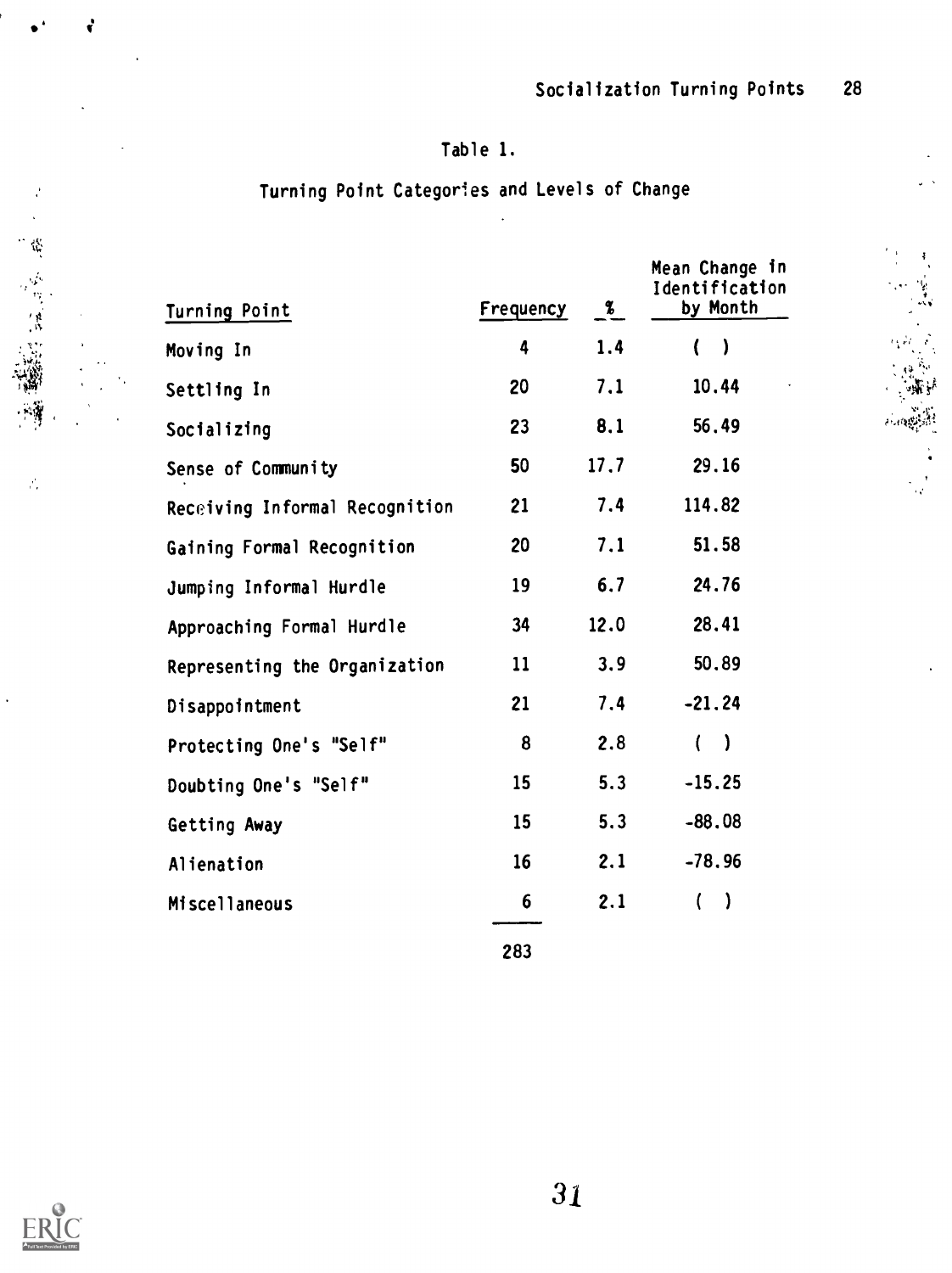$4.4<sub>1</sub>$ 

#### REFERENCES

- Barnard, C. (1938). The functions of the executive. Cambridge, MA: Harvard University Press.
- Baxter, L. (1988). Dialectical perspective on communication strategies in relational development. In S. Duck (Ed.) Handbook of Personal Relationships, (pp. 257-273). New York: John Wiley & Sons.
- Baxter, L., & Bullis, C. (1986). Turning points in developing romantic relationships. Human Communication Research, 12, 469-494.
- Bolton, C. D. (1961). Mate selection as the development of a relationship. Marriage and Family Living, 23, 234-240.
- Braiker, H. B., 4 Kelley, H. H. (1979). Conflict in the development of close relationships. In R. L. Burgess and T. L. Huston (Eds.), Social exhange in developing relationships (pp. 135-168). New York: Academic Press.
- Brim, 0. G., Jr. (1966). Socialization through the life cycle. In 0. G. Brim, Jr. and S. Wheeler (Eds.), Socialization after childhood: Two essays

(pp. 1-49). New York: John Wiley & Sons.

Brown, M. H. (1985). That reminds me of a story: Speech action in organizational socialization. Western Journal of Speech Communication, 49, 17-42.

Buber, M. (1957). Distance and relation. Psychiatry, 20, 97-104.

- Buchanan, B. (1974). Building organizational commitment: The socialization of managers in work organization. Administrative Science Quarterly, 19, 533-546.
- Bullis, C. (1984). The forest ranger revisited. Unpublished doctoral dissertation, Purdue University.
- Burke, K. (1950). A rhetoric of motives. Berkeley: University of California Press.



 $\bullet$  .

"我们是

 $\mathbb{Z}$  $\ddot{\phantom{a}}$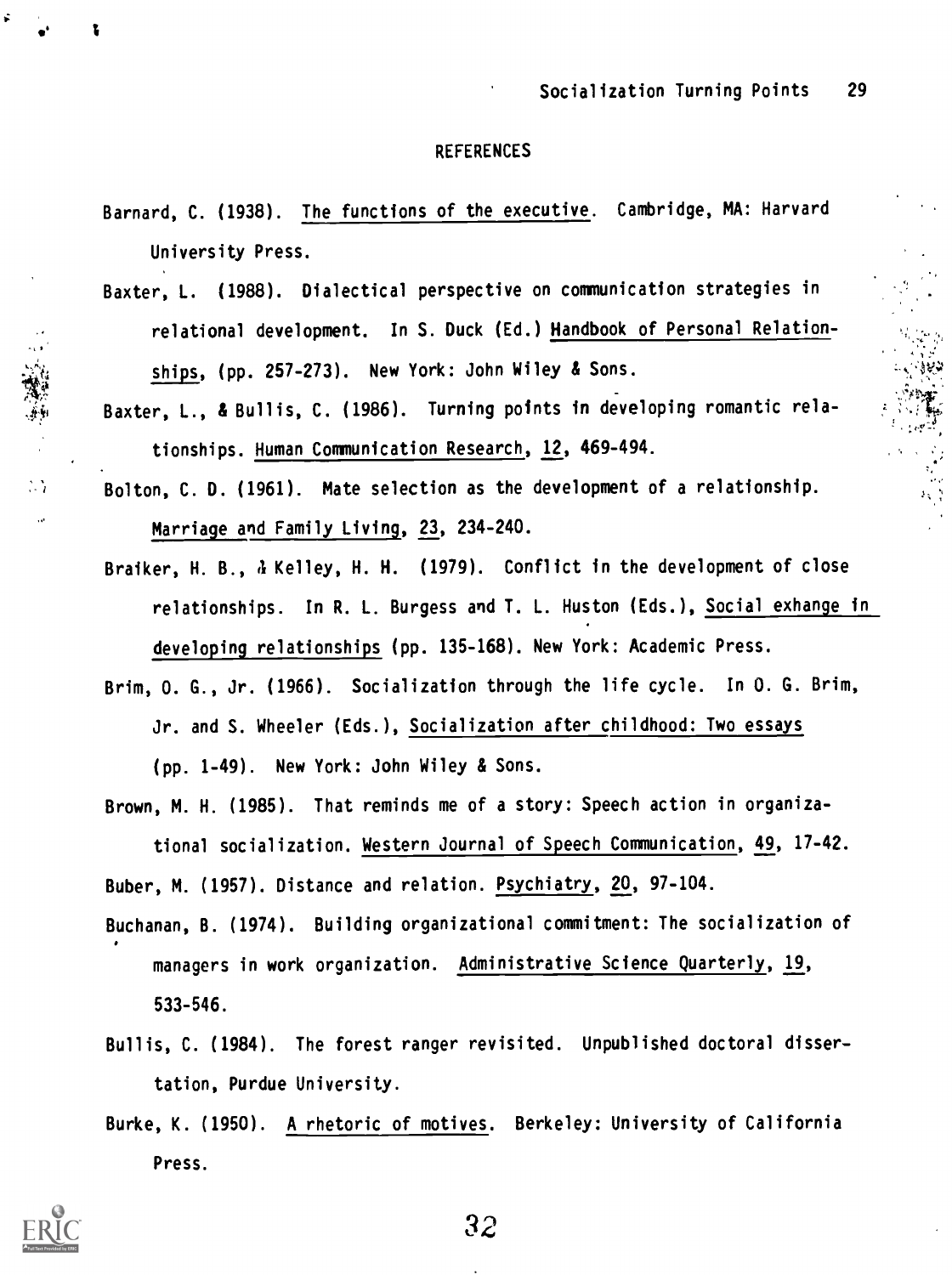Burke, K. (1973). The rhetorical situation. In L. Thayer (ed.), Ethical and moral issues (pp. 263-275). London: Gordon and Breach.

Cheney, G. (1982). Organizational identification as process and product; A field study. Unpublished master's thesis, Purdue University.

Cheney, G. (1983a). On the various and changing meanings of organizational membership: A field study of organizational identification. Communication J,: Monographs, 50, 342-362.

Cheney, G. (1983b). The rhetoric of identification and the study of interpersonal communication. Quarterly Journal of Speech, 69, 143-158.

騷噓 没修正

 $\frac{1}{2}$ 

- Cheney, G. (1987a, November). On identity, organization, and transcending levels of analysis in communication research. Paper presented at the meeting of the Speech Communication Association, Boston.
- Cheney, G. (1987b, November). A rhetorical-critical look at the processes of organizational socialization. Paper presented at the meeting of the Speech Communication Association, Boston.
- Cissna, K. (1976). Interpersonal confirmation: A review of current theory, measurement, and research. Saint Louis: Saint Louis University, (ERIC Document Reproduction Service No. Ed 126 544).
- Cissna, K., & Sieburg, E. (1979). Interactional foundations of interpersonal confirmation. Paper presented at the International Communication Association and Speech Communication Association Postdoctoral Conference, "Human Communication from the Interactional View," Asilomar, California.
- Cohen, J. (1960). A coefficient of agreement for nominal scales. Educational and Psychological Measurement, 20, 27-46.

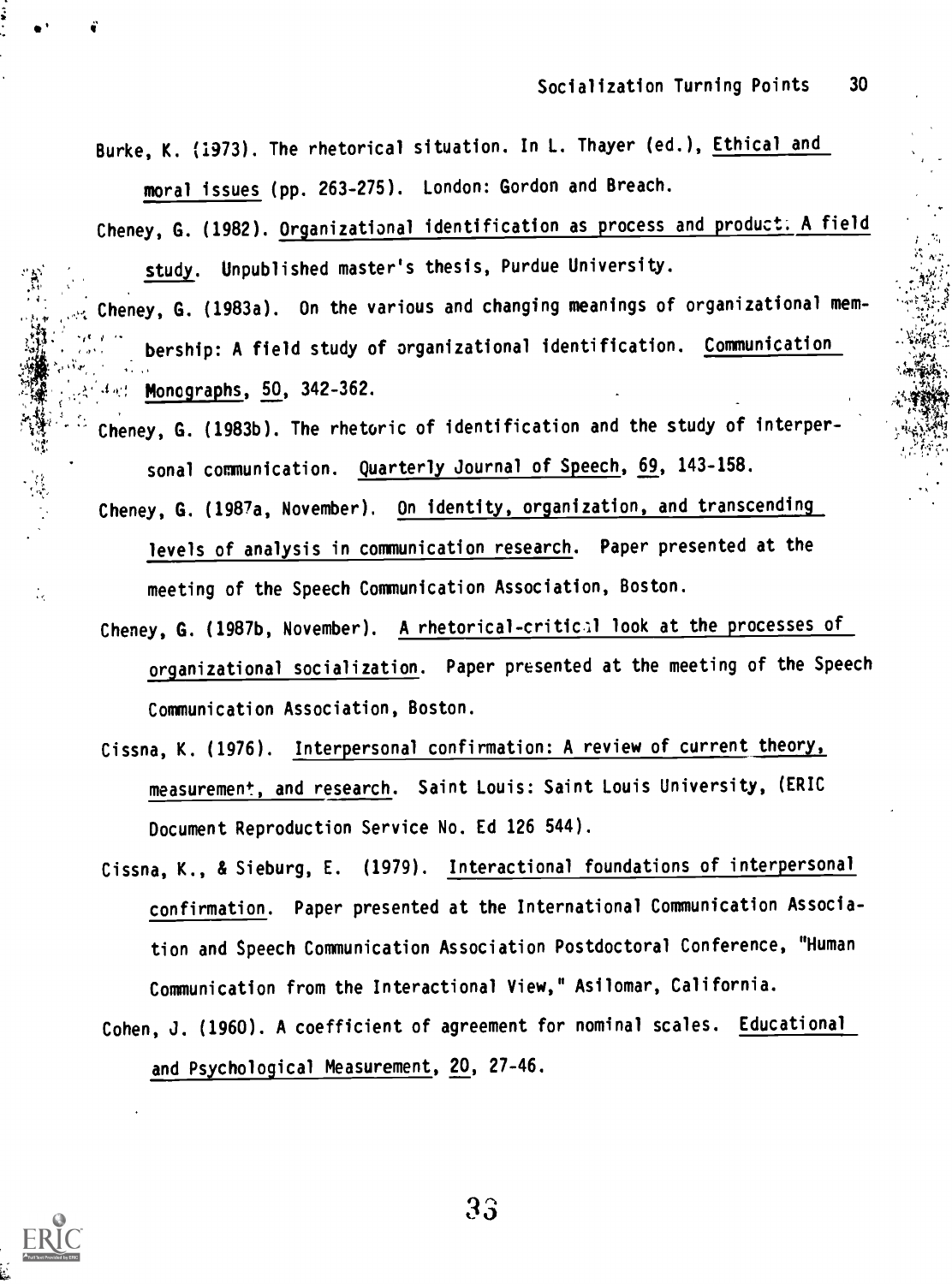Cox, M. (1983). The effectiveness of Black identification and organizational identification on communication supportiveness. Unpublished doctoral dissertation, Purdue University.

 $\mathbf{I}$ 

- Darling, A.L. (1986, November). On becoming a graduate student: An examination of communication in the socialization process. Paper presented at the meeting of the Speech Communication Association, Chicago.
- Darling, A.L. (1988). Graduate student socialization: Categories of encounters. Paper presented at the annual meeting of the International Communication Association, New Orleans.
- Dionisopolous, G., & Samter, W. (1983). Identification by antithesis: An analysis of the "us versus them" orientation by police. Paper presented at the meeting of the Eastern Communication Association, Ocean City, MD. Falcione, R. L., & Wilson, C. E. (1988). Socialization processes in organiza-
- tions. In Goldhaber, G. and Barnett, G. (Eds.), Handbook of organizational communication. New York: Ablex.
- Feldman, D. C. (1988). Managing careers in organizations. Glenview, IL: Scott Foresman & Company.
- Feldman, D. C. (1976). A contingency theory of socialization. Administrative Science Quarterly, 21, 433-452.
- Feldman, D.C., and Brett, J.M. (1983). Coping with new jobs: A comparative study of new hires and job changers. Academy of Management Journal, 26, 257-272.
- Huston, T. L., Surra, C., Fitzgerald, N. M., & Cate, R. (1981). From courtship to marriage: Mate selection as an interpersonal process. In S. Duck and R. Gilmour (Eds.), Personal relationships 2: Developing personal relationships (pp. 53-88). London and New York: Academic Press.



 $\gamma_{\rm g}$ 

**大家的事情**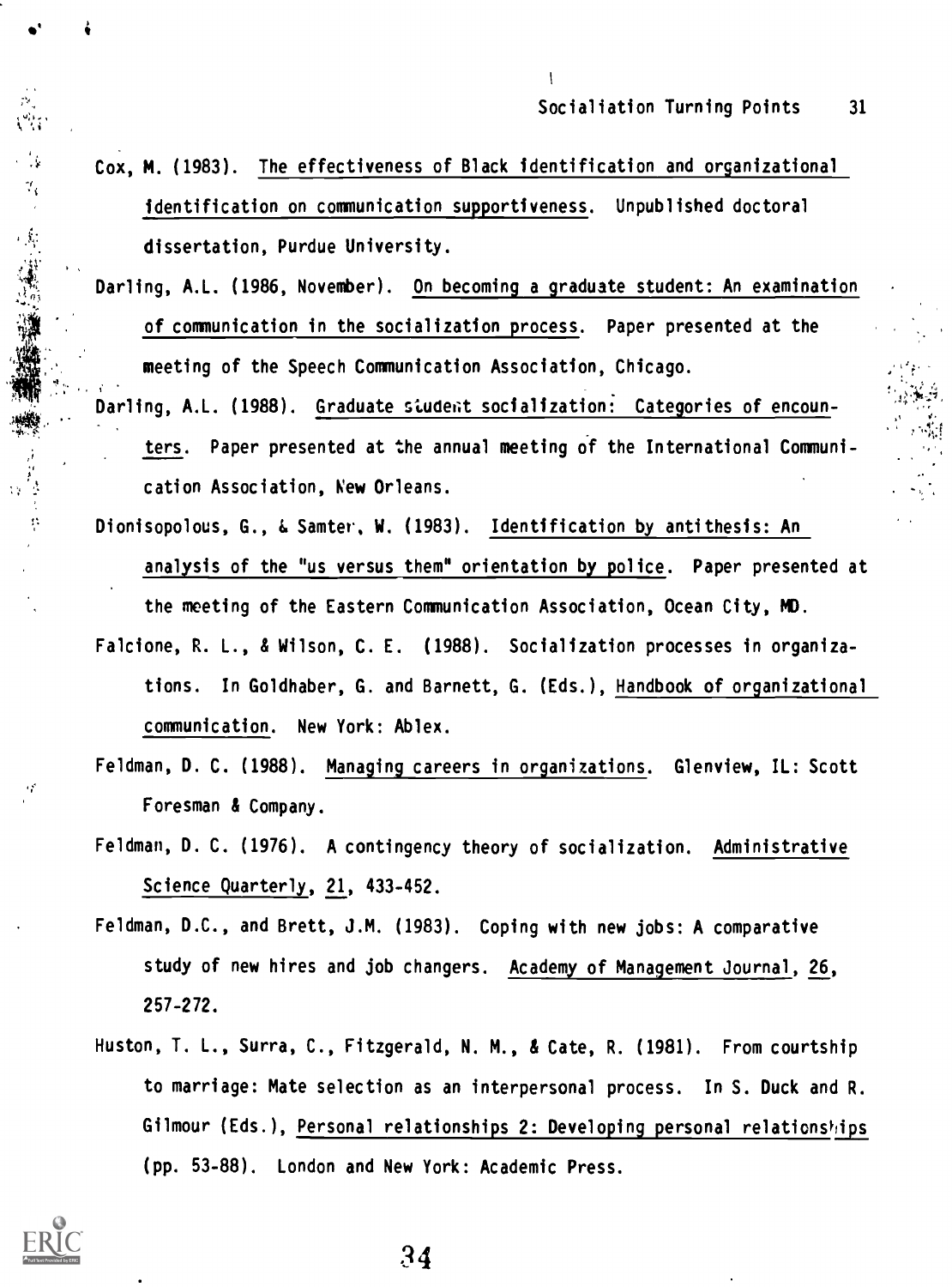10.

- Jablin, F. M. (1987). Organizational entry, assimilation, and exit. In Jablin, F. M., Putnam, L. L., Roberts, K. H., & Porter, L. W. (Eds.), Handbook of organizational communication (pp. 679-740). Beverly Hills: Sage.
- Jablin, F. (1986, May). What is organizational assimilation? An overview of communication, socialization and individualization processes. In L. Putnam (Chair), Communication and organizational socialization. Preconference conducted at the meeting of the International Communication Association, Chicago.
- Jablin, F. (1984). Assimilating new members into organizations. In R. Bostrom (Ed.), Communication Yearbook, 8 (pp. 594-626). Beverly Hills, CA: Sage. Jablin, F. (1982). Organizational communication: An assimilation approach. In M. E. Roloff & C. R. Berger (Eds.), Social cognition and communication (pp. 255-286). Beverly Hills, CA: Sage.
- Jablin, F. (1979). Superior-subordinate communication: The state of the art. Psycnological Bulletin, 86, 1201-1222.
- Jablin, F. M., & Krone, K. J. (1987). Organizational assimilation. In Berger, C. R., & Chaffee (Eds.), Handbook of communication science (pp. 711-796). Newbury Park, CA: Sage.
- Katz, R. (1980). Time and work: Toward an integrative perspective. In B. M. Staw & L. L. Cummings (Eds.), Research in Organizational Behavior, 2 (pp. 81-127). Greenwich, CT: JAL Press.
- Kleinman, S. (1983). Collective matters as individual concerns: Peer culture among graduate students. Urban Life, 12, 203-225.
- Kram, K. E. (1985). Mentoring at work: Developmental relationships in organizational life. Glenview, IL: Scott, Foresman & Co.



e<sup>r</sup> For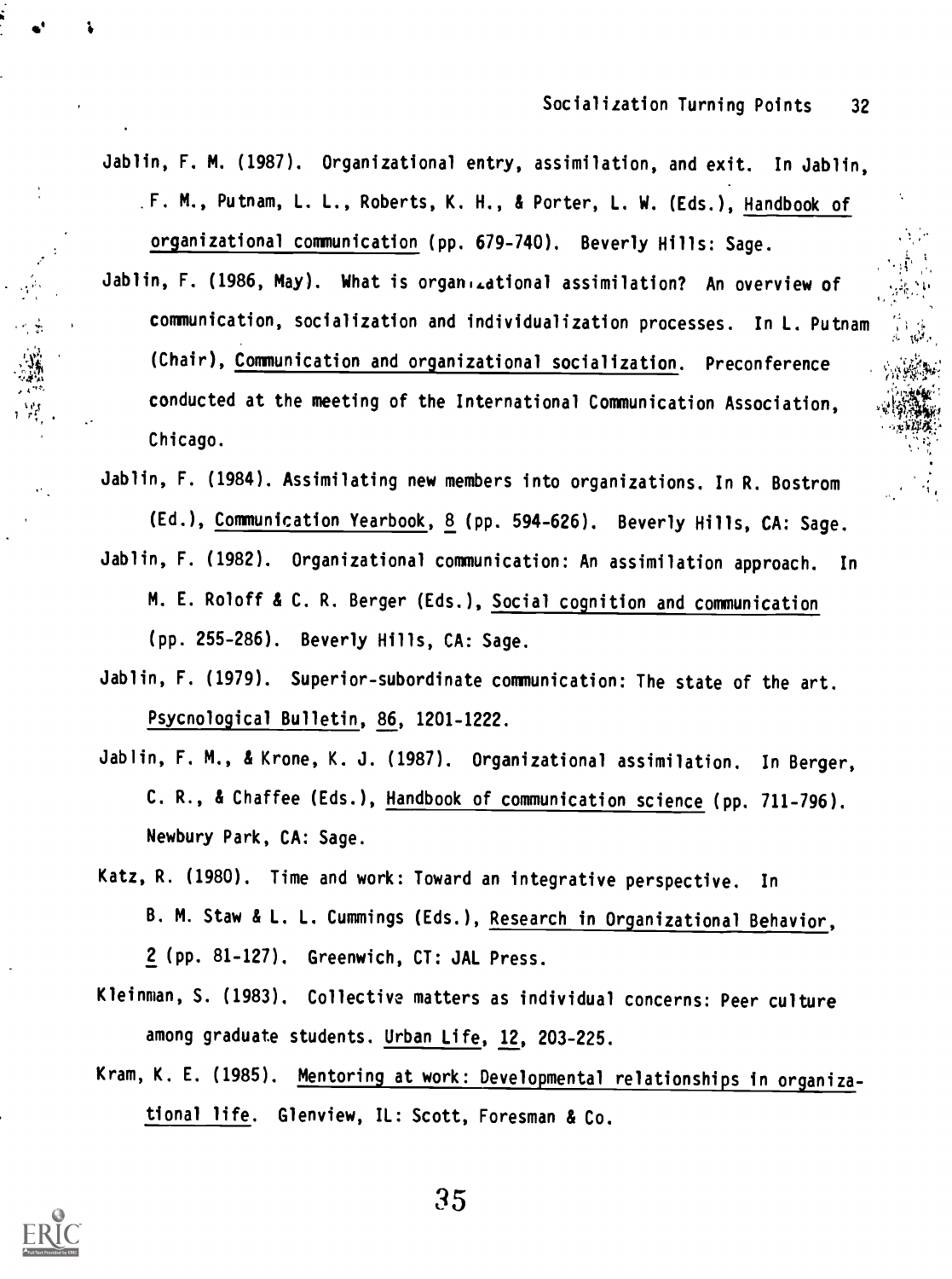- Kreps, G. L. (1983). Using interpretive research: The development of a socialization program at RCA (pp. 243-256). In Putnam, L. L., & Pacanowsky, M. E. (Eds.), Communication and organizations: An interpretive approach. Beverly Hills: Sage.
- Lester, R. E. (1986). Organizational culture, uncertainty reduction and the socialization of new organizational members. In G. Thomas (Ed.), Culture and communication--Methodology, behavior, artifacts, and institutions (pp. 105-113). Norwood, NJ: Ablex.
- Lloyd, S. (1983). A typological description of premarital relationship dissolution. Unpublished doctoral dissertation, Oregon State University.
- Lloyd, S., and Cate, R. (1984). Attributions associated with significant turning points in premarital relationship development and dissolution. Paper presented at the Second International Conference on Personal Relationships, Madison, WI.
- Louis, M. R. (1980). Surprise and sense making: What newcomers experience in entering unfamiliar organizational settings. Administrative Science Quarterly, 25, 226-251.
- Lyman, L. M., & Scott, M. B. (1970). A sociology of the absurd. New York: Meredith.
- Miell, D. (1984). Strategies in information exchange in developing relationships: Evidence for a unique relational context. Paper pre\_cuted at the Second International Conference on Personal Relationships, Madison, WI.
- Miles, M. B., & Huberman, A. M. (1984). Qualitative data analysis: A Sourcebook of new methods. Beverly Hills, CA: Sage.
- Ouchi, W. G. (1981). Theory Z. Redding, MA: Addison-Wesley.



 $\bullet^4$  ,  $\bullet$  ,  $\bullet$ 

44

说出世

 $\mathcal{L}_\mathrm{f}$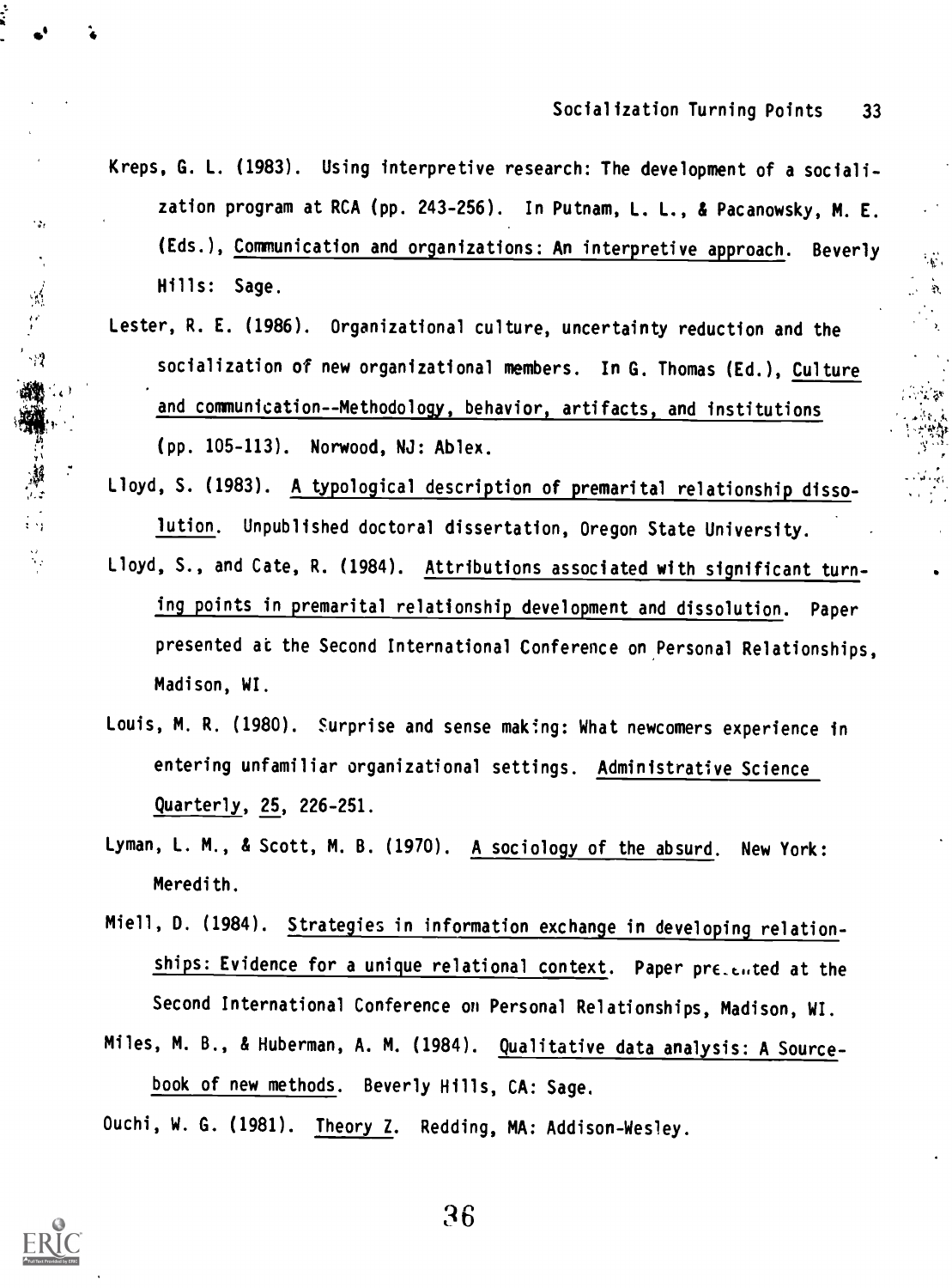4.;

Pavalko, R.M., & Holley, J.W. (1974). Determinants of professional selfconcept among graduate students. Social Science Quarterly, 55, 462-477.

- Reichers, A. E. (1987). An interactionist perspective on newcomer socialization raters. Academy of Management Review, 12, 278-287.
- Rosen, B.C., & Bates, A.D. (1967). The structure of socialization in graduate school. Sociological Inquiry, 37, 71-84.
	- Schein, E. H. (1971). The individual, the organization, and the career: A conceptual scheme. Jcurnal of Applied Behavioral Science, 7, +01-426.
- Simon, H. (1976). Administrative behavior (3rd ed.). New York: Academic Press. Stohl, C. (1986). The role of memorable messages in the process of organizational socialization. Communication Quarterly, 34, 231-249.
- Surra, C. (1984). Attributions about changes in commitment: Variations by courtship style. Paper presented at the Second International Conference on Personal Relationships, Madison, WI.
- Tompkins, P., & Cheney, G. (1985). Communication and unobtrusive control in contemporary organizations. In R. McPhee and P. Tompkins (Eds.), Organizational communication: Traditional themes and new directions (pp. 179-210). Beverly Hills, CA: Sage.
- Tompkins, P. K., Fisher, J. Y., Infante, D. A., & Tompkins, E. L. (1975). Kenneth Burke and the inherent characteristics of formal organizations: A field study. Speech Monographs, 42, 135-142.
- Van Maanen, J. (1975). Police socialization: A longitudinal examination of job attitudes in an urban police department. Administrative Science Quarterly, 20, 207-228.



s